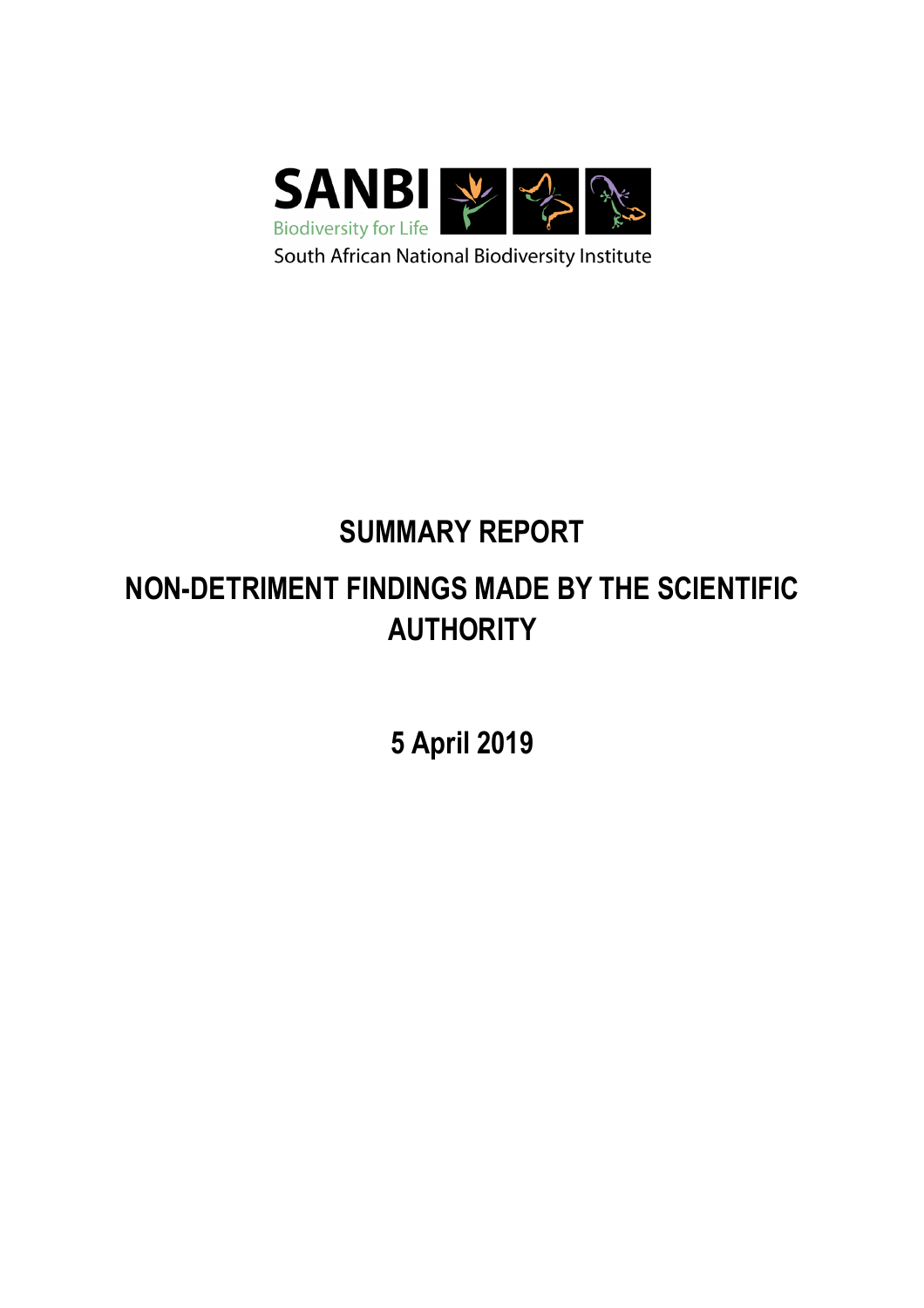## **Contents**

| 1. |    |  |
|----|----|--|
|    | А. |  |
|    |    |  |
|    |    |  |
|    |    |  |
|    |    |  |
|    |    |  |
|    |    |  |
|    |    |  |
|    |    |  |
|    |    |  |
|    |    |  |
|    |    |  |
|    |    |  |
|    |    |  |
|    |    |  |
|    |    |  |
|    | Β. |  |
|    |    |  |
|    |    |  |
|    |    |  |
|    |    |  |
|    | C. |  |
|    |    |  |
|    |    |  |
|    |    |  |
|    | D. |  |
|    |    |  |
|    |    |  |
|    |    |  |
|    |    |  |
|    |    |  |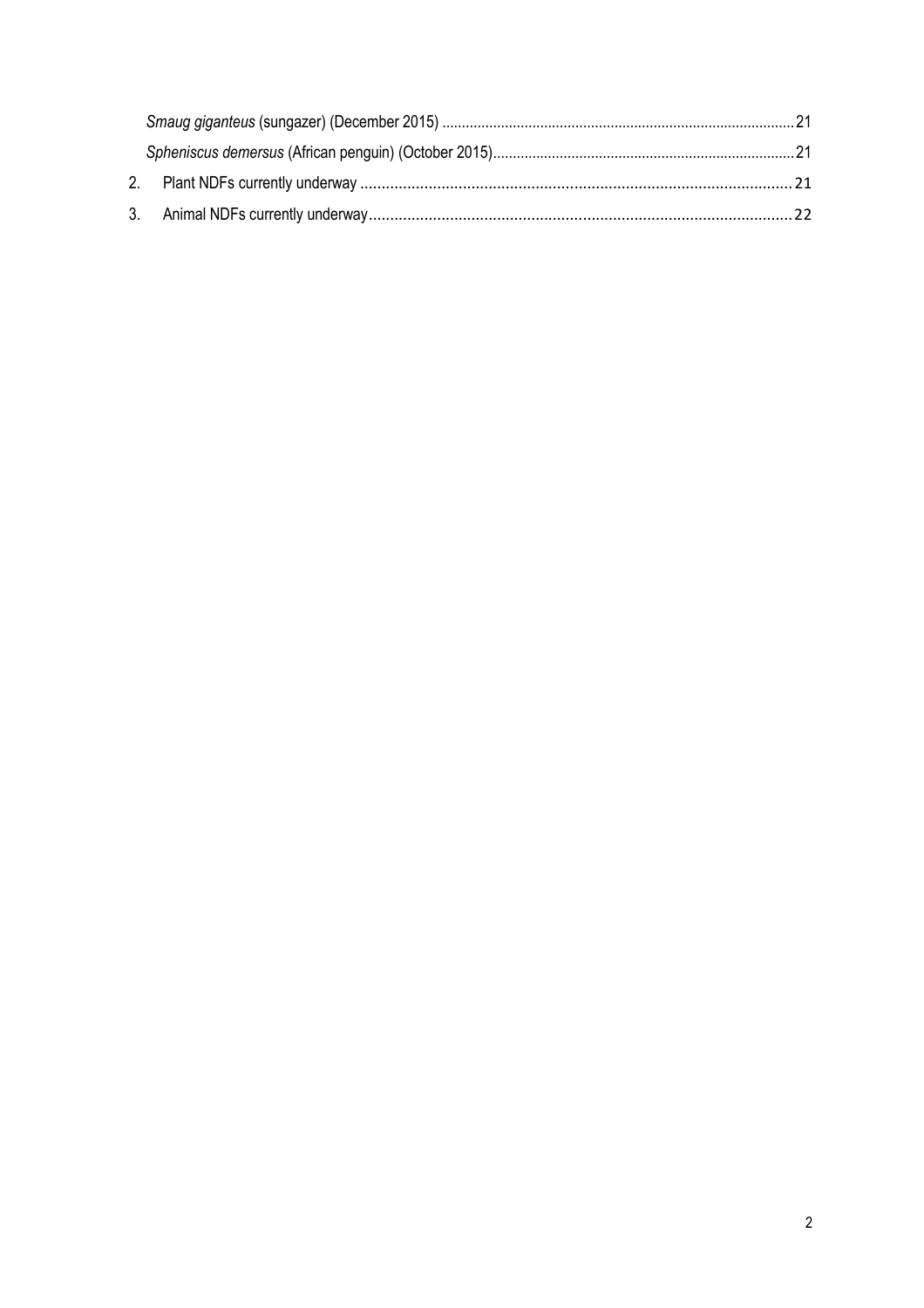## Introduction

In accordance with sections 61 and 62 of the National Environmental Management: Biodiversity Act (NEMBA) No. 10 of 2004, the Scientific Authority of South Africa is required to make non-detriment findings (NDFs) on the impacts of international trade on Threatened or Protected species and publish annual NDFs. The CITES Regulations furthermore requires the Scientific Authority to advise whether the export of a species listed on Appendix I or II of the Convention on International Trade in Endangered Species of Wild Fauna and Flora (CITES) will be detrimental to the survival of that species. In terms of Article IV of the Convention, an export permit may only be granted for an Appendix II species when a Scientific Authority of the State of export has advised that such export will not be detrimental to the survival of that species. For Appendix I species, specimens exported as hunting trophies as well as specimens artificially propagated or bred in captivity for commercial purposes also require NDFs to be made before export may be allowed.

Through its Scientific Authority office, the South African National Biodiversity Institute (SANBI) is coordinating the undertaking of complex NDFs for high priority CITES species, which include:

- 1. Threatened species with small populations traded in very high / high / moderate / low volumes
- 2. Threatened species traded in very high / high / moderate volumes
- 3. Near Threatened / Data Deficient / Rare / Declining species traded in very high / high volumes
- 4. Species not falling into one of the above categories but which are traded in very high volumes

Non-detriment findings approved by the Scientific Authority are summarized in section 1 (full documents can be obtained from the SANBI (M.Pfab@sanbi.org.za)). Progress with the publication process is also indicated in this section. Sections 2 and 3 list plant and animal species for which NDFs are currently underway. Prior to publication for implementation, provincial Scientific Authority members must advise on permit applications in accordance with the best available information as contained in the approved NDFs (Figure 1). In the absence of an approved NDF, the relevant provincial scientist must provide NDF advice on the proposed export of CITES species in consultation with the Scientific Authority through the provincial representative and/or the scientific co-ordinator (Michèle Pfab; M.Pfab@sanbi.org.za).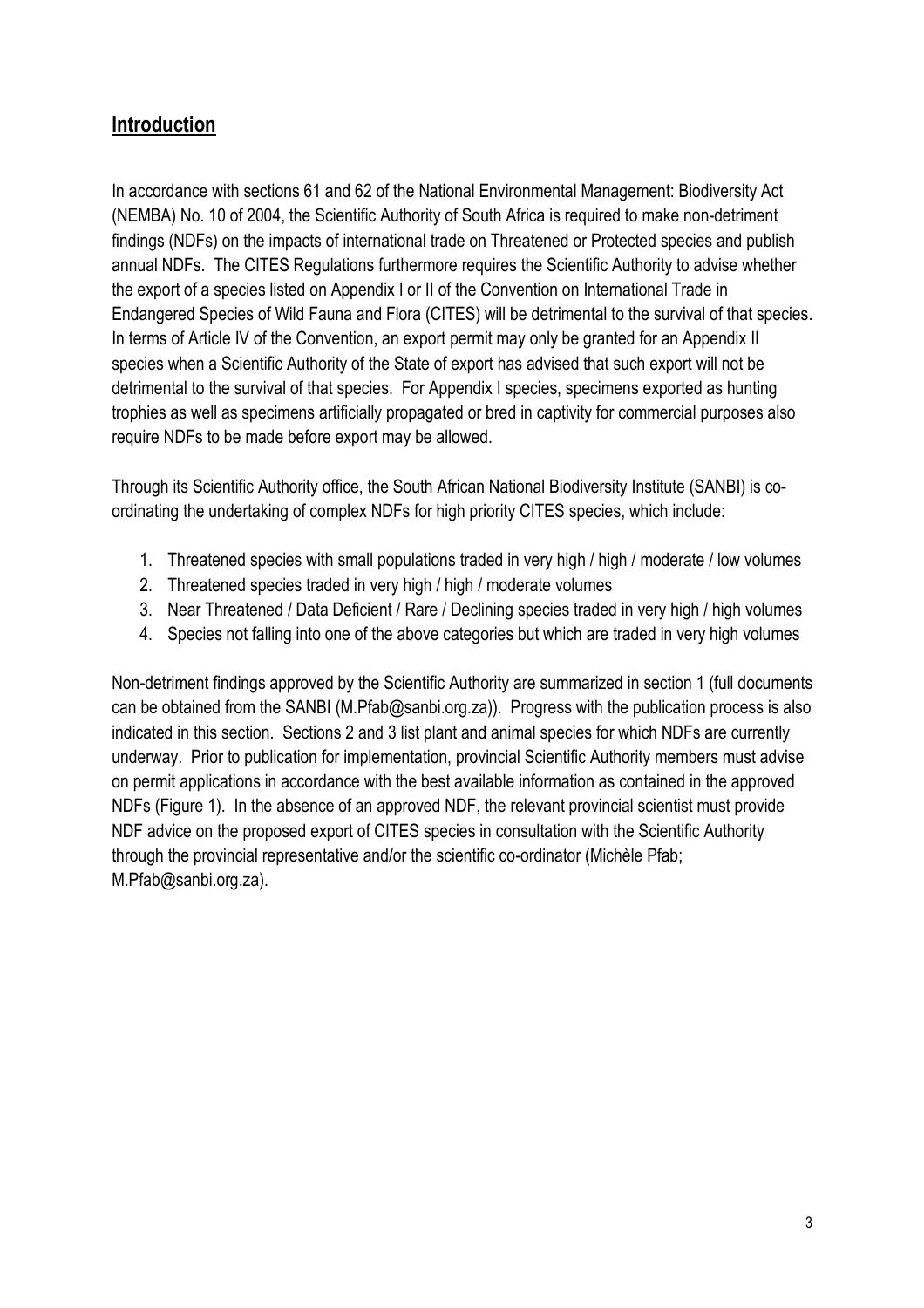

Figure 1. Steps in the process of making and publishing non-detriment findings (NDFs). The role of the provincial Scientific Authority (SA) representatives is indicated.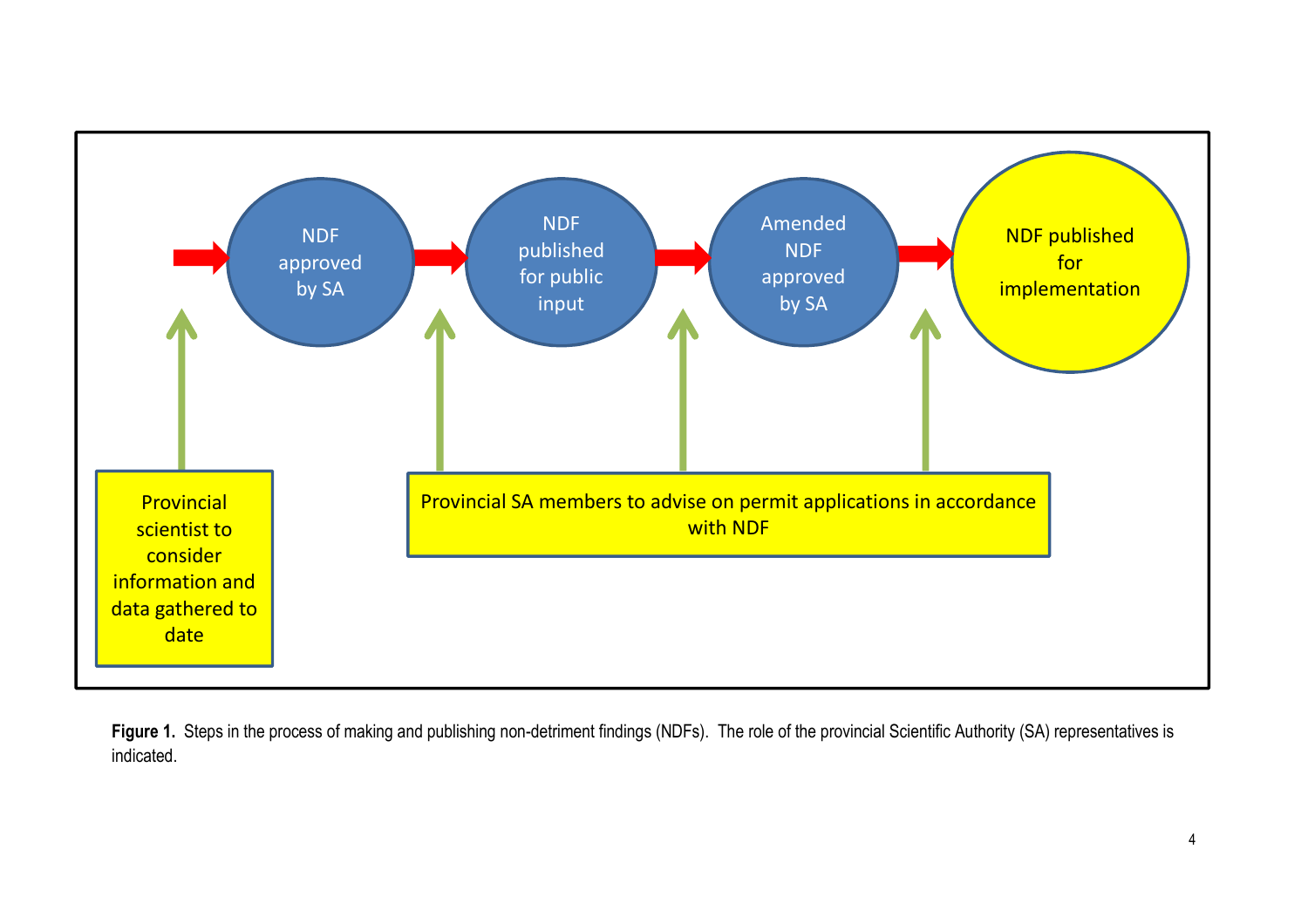## 1. NDFs approved by the Scientific Authority

#### A. NDFs published for implementation

#### Ceratotherium simum simum (white rhinoceros) (May 2016)

Legal international trade in live animals and the export of hunting trophies poses a low risk to the survival of this species in South Africa and should be allowed to continue, provided that the amended norms and standards for the marking of rhinoceros and rhinoceros horn and for the hunting of rhinoceros for trophy hunting purposes (April 2012) are effectively enforced. In fact, continued legal hunting of white rhinoceros is essential for the conservation and protection of the species in South Africa. Currently legal and illegal harvests combined are still within sustainable levels. Between 73 and 91 white rhinos are currently legally hunted annually (0.4-0.5% of the national population), while approximately 5.7% of the national population is currently lost to poachers, remaining below the net 7.1% rate of increase in the white rhino population. The population is thus currently growing at about 1- 2% per annum.

#### Encephalartos aemulans (Ngotshe cycad) (May 2016)

Current trade in artificially propagated specimens of E. aemulans is detrimental. The Scientific Authority is unable to state with any confidence that parental stock is cultivated (as defined in the CITES Resolution Conf. 11.11 (Rev. CoP15)) in all cases of export since (1) evidence of legal acquisition is dubious and (2) the data at hand suggest that some parental stock has been obtained in a manner detrimental to the wild population. It is therefore recommended that E. aemulans seedlings may only be exported if the nursery is registered in accordance with the CITES Resolution Conf. 9.19 (Rev. CoP15), and

- i. The seedlings are artificially propagated in accordance with the CITES Resolution Conf. 11.11 (Rev. CoP15), or
- ii. The seedlings have been grown from wild harvested seed in accordance with the conditions specified in the CITES Resolution Conf. 11.11 (Rev. CoP15) and within the framework of a Biodiversity Management Plan published in terms of section 43 of the NEMBA.

Each nursery applying for CITES registration must be audited in accordance with a decision tree to be developed by the Scientific Authority within 3 months of the publication of this NDF, and regular follow up audits must be conducted in order to monitor seedling propagation. All parental plants must

> i. Be accompanied by TOPS possession permits and affidavits from the owner stating that the plants are not of wild origin, and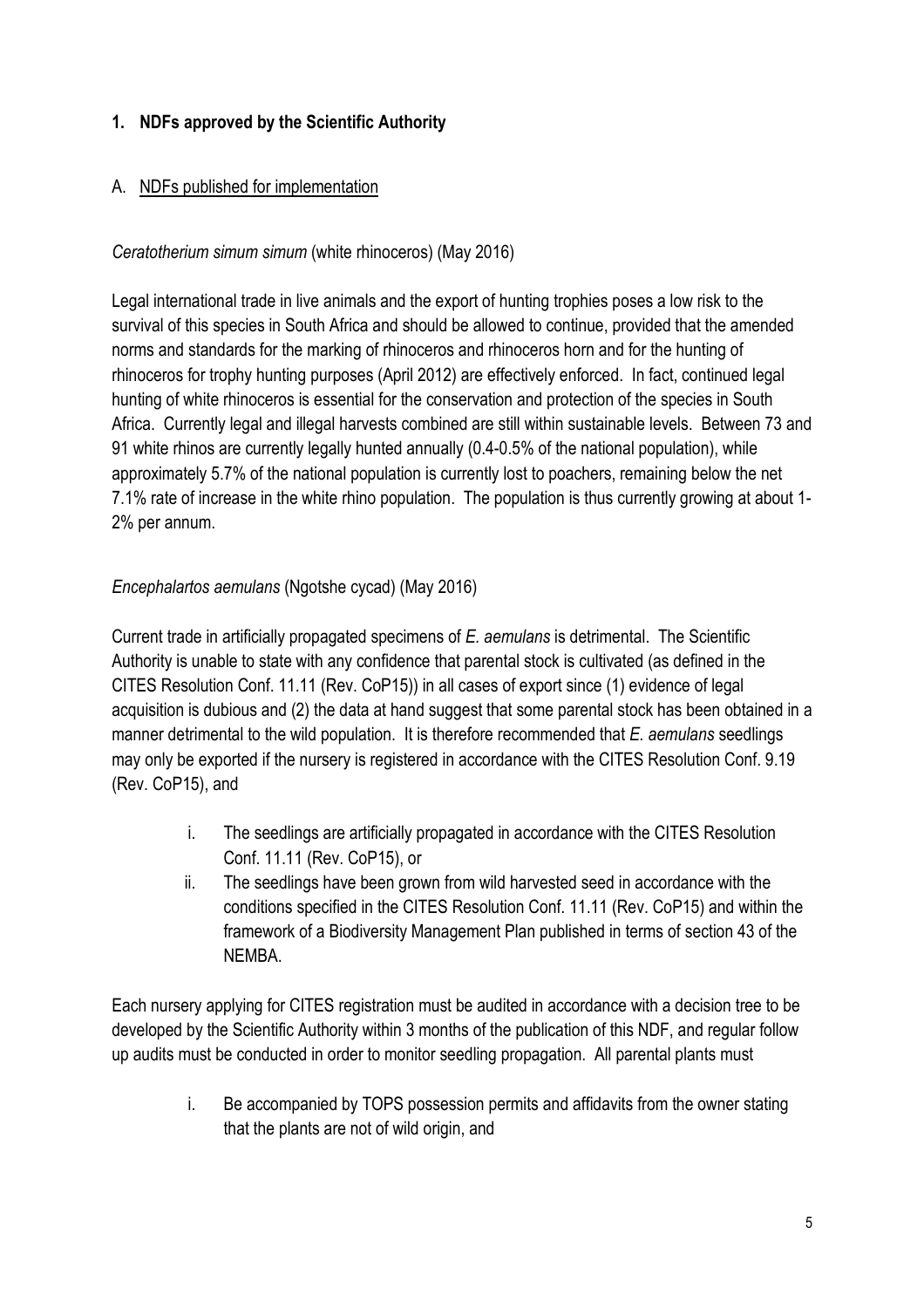ii. Not exhibit any characteristics typical of wild origin. Guidelines for the identification of wild characteristics will be developed by the Scientific Authority within 3 months of the publication of this NDF.

The export of large artificially propagated specimens (with a stem diameter of more than 15 cm) is prohibited (Government Notice 371, May 2012).

## Encephalartos cerinus (waxen cycad) (May 2016)

Current trade in artificially propagated specimens of E. cerinus is detrimental. The Scientific Authority is unable to state with any confidence that parental stock is cultivated (as defined in the CITES Resolution Conf. 11.11 (Rev. CoP15)) in all cases of export since (1) evidence of legal acquisition is dubious and (2) the data at hand suggest that some parental stock has been obtained in a manner detrimental to the wild population. It is therefore recommended that  $E$ . cerinus seedlings may only be exported if the nursery is registered in accordance with the CITES Resolution Conf. 9.19 (Rev. CoP15), and

- i. The seedlings are artificially propagated in accordance with the CITES Resolution Conf. 11.11 (Rev. CoP15), or
- ii. The seedlings have been grown from wild harvested seed in accordance with the conditions specified in the CITES Resolution Conf. 11.11 (Rev. CoP15) and within the framework of a Biodiversity Management Plan published in terms of section 43 of the NEMBA.

Each nursery applying for CITES registration must be audited in accordance with a decision tree to be developed by the Scientific Authority within 3 months of the publication of this NDF, and regular follow up audits must be conducted in order to monitor seedling propagation. All parental plants must

- i. Be accompanied by TOPS possession permits and affidavits from the owner stating that the plants are not of wild origin, and
- ii. Not exhibit any characteristics typical of wild origin. Guidelines for the identification of wild characteristics will be developed by the Scientific Authority within 3 months of the publication of this NDF.

The export of large artificially propagated specimens (with a stem diameter of more than 7 cm) is prohibited (Government Notice 371, May 2012).

#### Encephalartos cupidus (Blyde River cycad) (May 2016)

Current trade in artificially propagated specimens of E. cupidus is detrimental. The Scientific Authority is unable to state with any confidence that parental stock is cultivated (as defined in the CITES Resolution Conf. 11.11 (Rev. CoP15)) in all cases of export since (1) evidence of legal acquisition is dubious and (2) the data at hand suggest that some parental stock has been obtained in a manner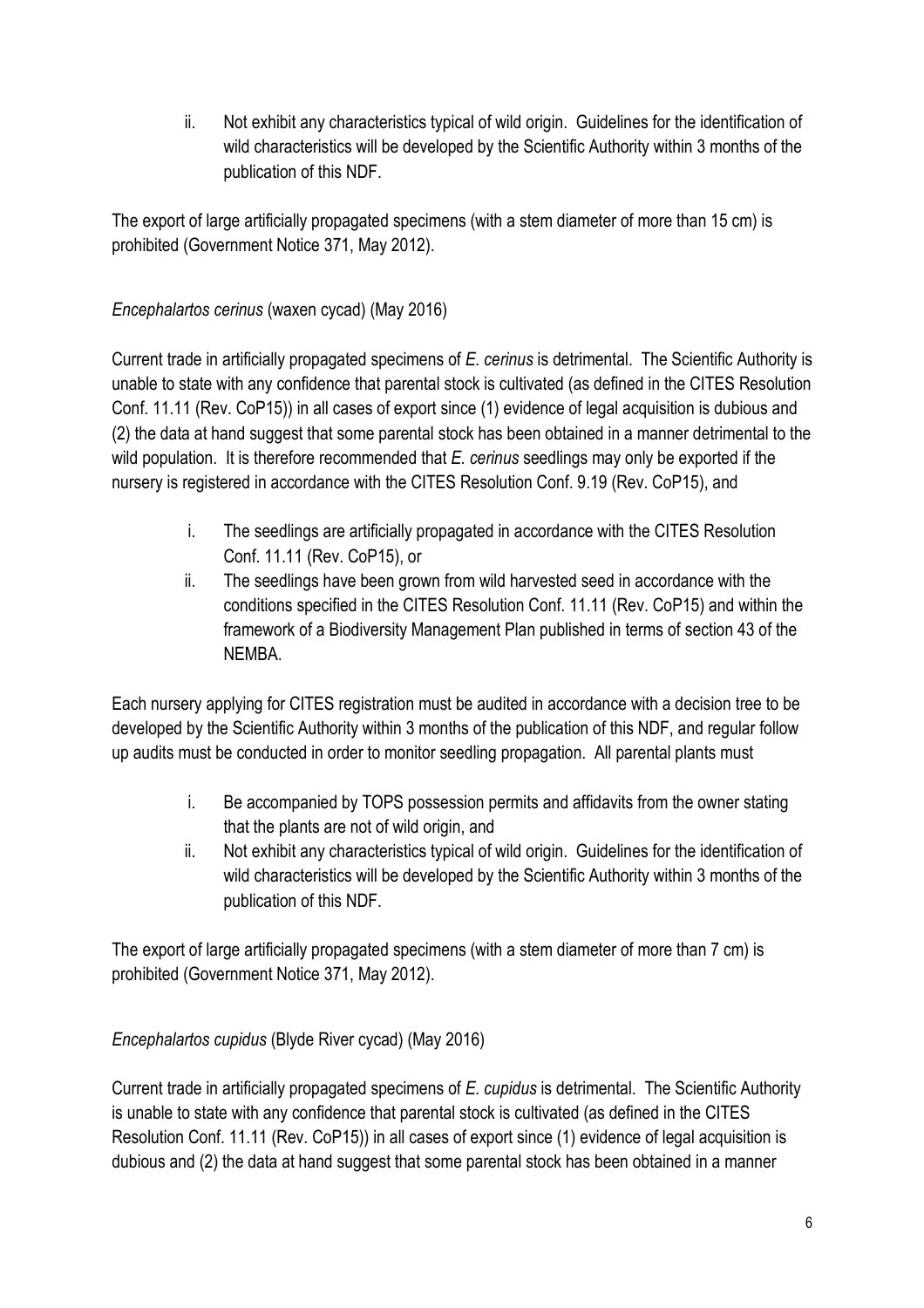detrimental to the wild population. It is therefore recommended that E. cupidus seedlings may only be exported if the nursery is registered in accordance with the CITES Resolution Conf. 9.19 (Rev. CoP15), and

- i. The seedlings are artificially propagated in accordance with the CITES Resolution Conf. 11.11 (Rev. CoP15), or
- ii. The seedlings have been grown from wild harvested seed in accordance with the conditions specified in the CITES Resolution Conf. 11.11 (Rev. CoP15) and within the framework of a Biodiversity Management Plan published in terms of section 43 of the NEMBA.

Each nursery applying for CITES registration must be audited in accordance with a decision tree to be developed by the Scientific Authority within 3 months of the publication of this NDF, and regular follow up audits must be conducted in order to monitor seedling propagation. All parental plants must

- i. Be accompanied by TOPS possession permits and affidavits from the owner stating that the plants are not of wild origin, and
- ii. Not exhibit any characteristics typical of wild origin. Guidelines for the identification of wild characteristics will be developed by the Scientific Authority within 3 months of the publication of this NDF.

The export of large artificially propagated specimens (with a stem diameter of more than 7 cm) is prohibited (Government Notice 371, May 2012).

## Encephalartos dolomiticus (Wolkberg cycad) (May 2016)

Current trade in artificially propagated specimens of E. dolomiticus is detrimental. The Scientific Authority is unable to state with any confidence that parental stock is cultivated (as defined in the CITES Resolution Conf. 11.11 (Rev. CoP15)) in all cases of export since (1) evidence of legal acquisition is dubious and (2) the data at hand suggest that some parental stock has been obtained in a manner detrimental to the wild population. It is therefore recommended that E. dolomiticus seedlings may only be exported if the nursery is registered in accordance with the CITES Resolution Conf. 9.19 (Rev. CoP15), and

- i. The seedlings are artificially propagated in accordance with the CITES Resolution Conf. 11.11 (Rev. CoP15), or
- ii. The seedlings have been grown from wild harvested seed in accordance with the conditions specified in the CITES Resolution Conf. 11.11 (Rev. CoP15) and within the framework of a Biodiversity Management Plan published in terms of section 43 of the NEMBA.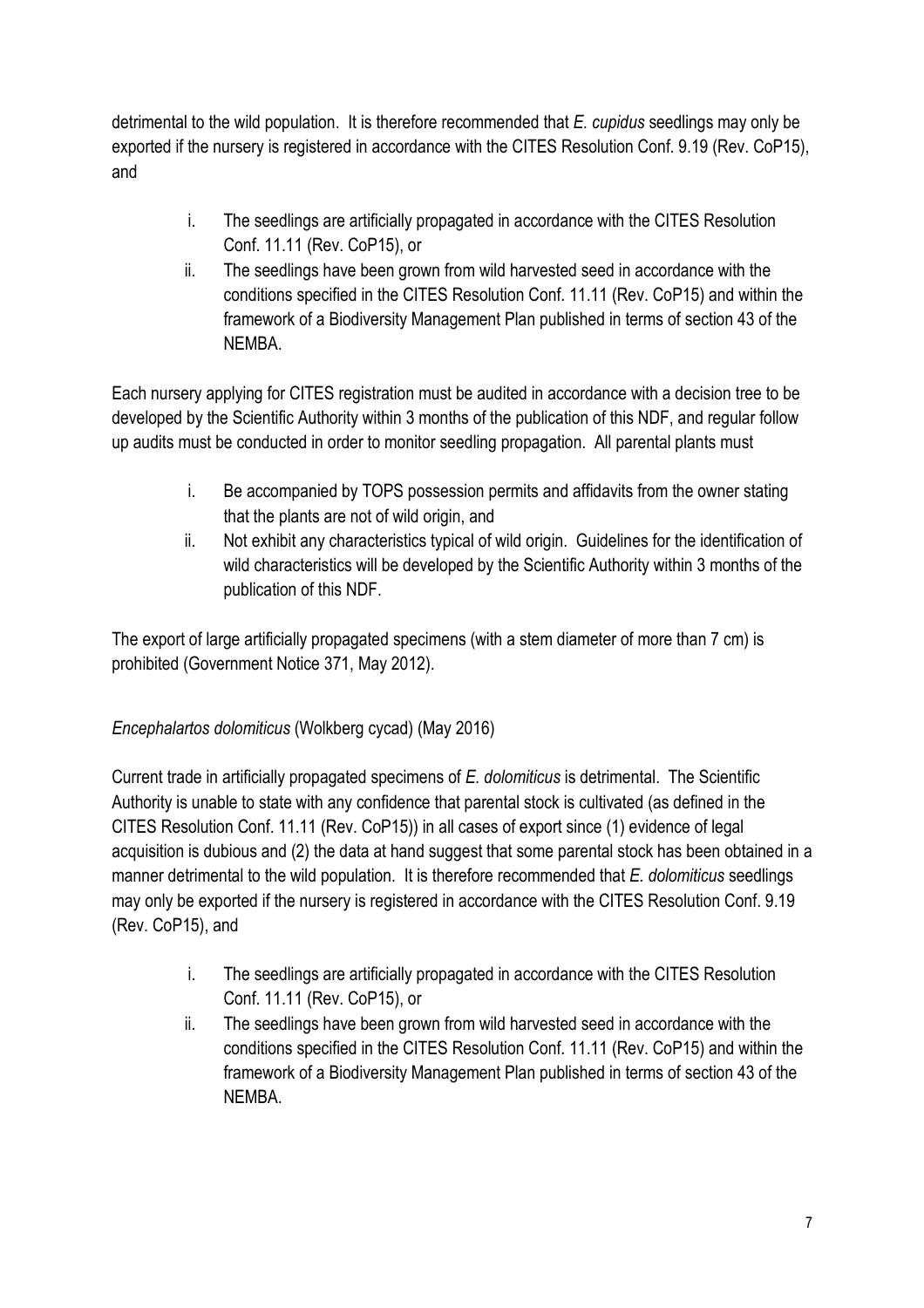Each nursery applying for CITES registration must be audited in accordance with a decision tree to be developed by the Scientific Authority within 3 months of the publication of this NDF, and regular follow up audits must be conducted in order to monitor seedling propagation. All parental plants must

- i. Be accompanied by TOPS possession permits and affidavits from the owner stating that the plants are not of wild origin, and
- ii. Not exhibit any characteristics typical of wild origin. Guidelines for the identification of wild characteristics will be developed by the Scientific Authority within 3 months of the publication of this NDF.

The export of large artificially propagated specimens (with a stem diameter of more than 15 cm) is prohibited (Government Notice 371, May 2012).

## Encephalartos dyerianus (Lowveld cycad / Lillie cycad) (May 2016)

Current trade in artificially propagated specimens of E. dyerianus is detrimental. The Scientific Authority is unable to state with any confidence that parental stock is cultivated (as defined in the CITES Resolution Conf. 11.11 (Rev. CoP15)) in all cases of export since (1) evidence of legal acquisition is dubious and (2) the data at hand suggest that some parental stock has been obtained in a manner detrimental to the wild population. It is therefore recommended that E. dyerianus seedlings may only be exported if the nursery is registered in accordance with the CITES Resolution Conf. 9.19 (Rev. CoP15), and

- i. The seedlings are artificially propagated in accordance with the CITES Resolution Conf. 11.11 (Rev. CoP15), or
- ii. The seedlings have been grown from wild harvested seed in accordance with the conditions specified in the CITES Resolution Conf. 11.11 (Rev. CoP15) and within the framework of a Biodiversity Management Plan published in terms of section 43 of the NEMBA.

Each nursery applying for CITES registration must be audited in accordance with a decision tree to be developed by the Scientific Authority within 3 months of the publication of this NDF, and regular follow up audits must be conducted in order to monitor seedling propagation. All parental plants must

- i. Be accompanied by TOPS possession permits and affidavits from the owner stating that the plants are not of wild origin, and
- ii. Not exhibit any characteristics typical of wild origin. Guidelines for the identification of wild characteristics will be developed by the Scientific Authority within 3 months of the publication of this NDF.

The export of large artificially propagated specimens (with a stem diameter of more than 15 cm) is prohibited (Government Notice 371, May 2012).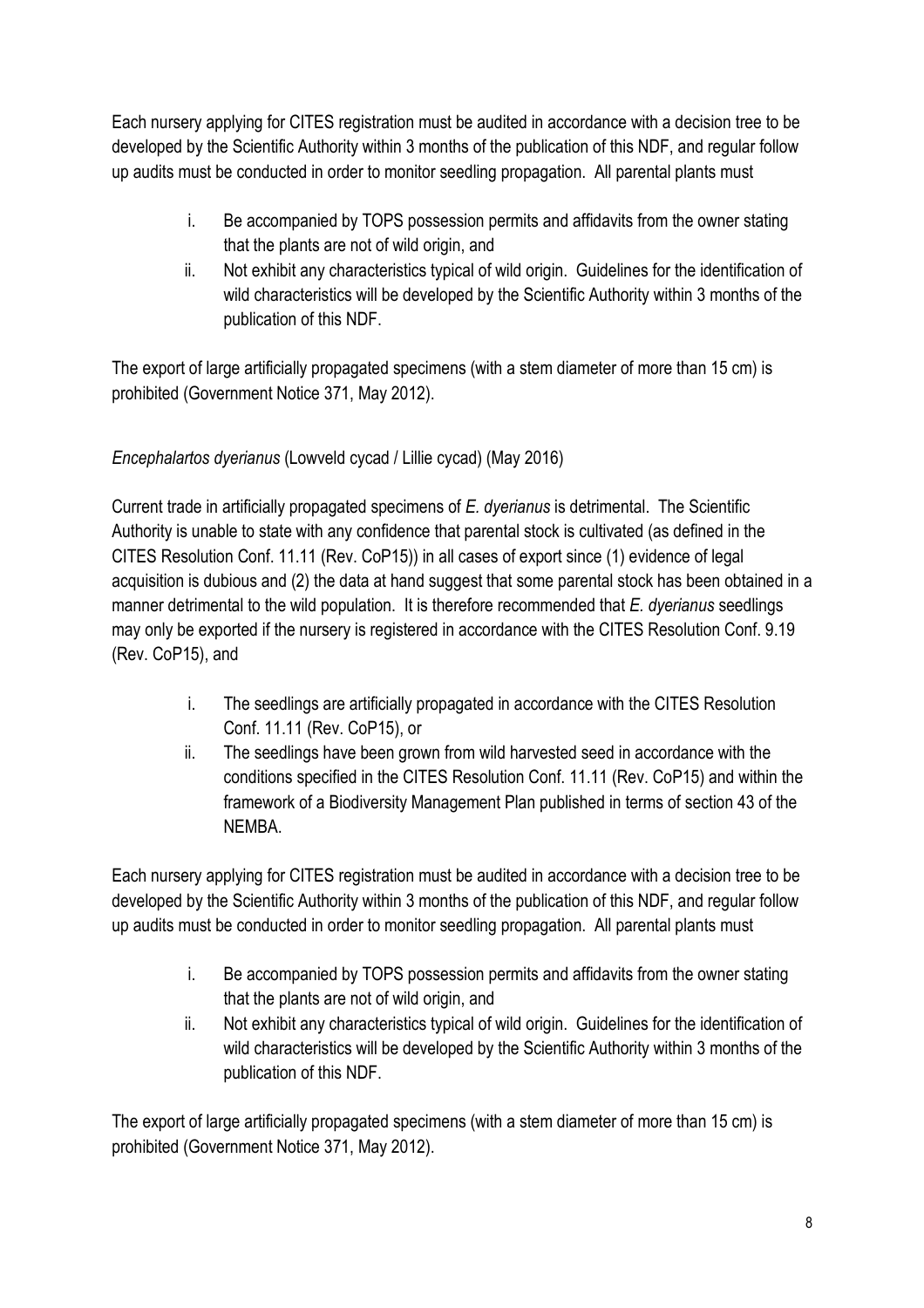## Encephalartos heenanii (woolly cycad) (May 2016)

Current trade in artificially propagated specimens of E. heenanii is detrimental. The Scientific Authority is unable to state with any confidence that parental stock is cultivated (as defined in the CITES Resolution Conf. 11.11 (Rev. CoP15)) in all cases of export since (1) evidence of legal acquisition is dubious and (2) the data at hand suggest that some parental stock has been obtained in a manner detrimental to the wild population. It is therefore recommended that  $E$ , heenanii seedlings may only be exported if the nursery is registered in accordance with the CITES Resolution Conf. 9.19 (Rev. CoP15), and

- i. The seedlings are artificially propagated in accordance with the CITES Resolution Conf. 11.11 (Rev. CoP15), or
- ii. The seedlings have been grown from wild harvested seed in accordance with the conditions specified in the CITES Resolution Conf. 11.11 (Rev. CoP15) and within the framework of a Biodiversity Management Plan published in terms of section 43 of the NEMBA, or
- iii. The seedlings have been grown from legal (TOPS possession permits issued prior to May 2012) wild origin parental plants and a portion of the seed / seedlings are made available for the recovery of the species within the framework of a Biodiversity Management Plan published in terms of section 43 of the NEMBA.

Each nursery applying for CITES registration must be audited in accordance with a decision tree to be developed by the Scientific Authority within 3 months of the publication of this NDF, and regular follow up audits must be conducted in order to monitor seedling propagation. All parental plants must

- i. Be accompanied by TOPS possession permits and, with the exception of scenario (iii) above, affidavits from the owner stating that the plants are not of wild origin, and
- ii. Not exhibit any characteristics typical of wild origin, with the exception of wild origin parental plants considered in scenario (iii) above. Guidelines for the identification of wild characteristics will be developed by the Scientific Authority within 3 months of the publication of this NDF.

The export of large artificially propagated specimens (with a stem diameter of more than 15 cm) is prohibited (Government Notice 371, May 2012).

## Encephalartos hirsutus (Venda cycad) (May 2016)

Current trade in artificially propagated specimens of E. hirsutus is detrimental. The Scientific Authority is unable to state with any confidence that parental stock is cultivated (as defined in the CITES Resolution Conf. 11.11 (Rev. CoP15)) in all cases of export since (1) evidence of legal acquisition is dubious and (2) the data at hand suggest that some parental stock has been obtained in a manner detrimental to the wild population. It is therefore recommended that E. hirsutus seedlings may only be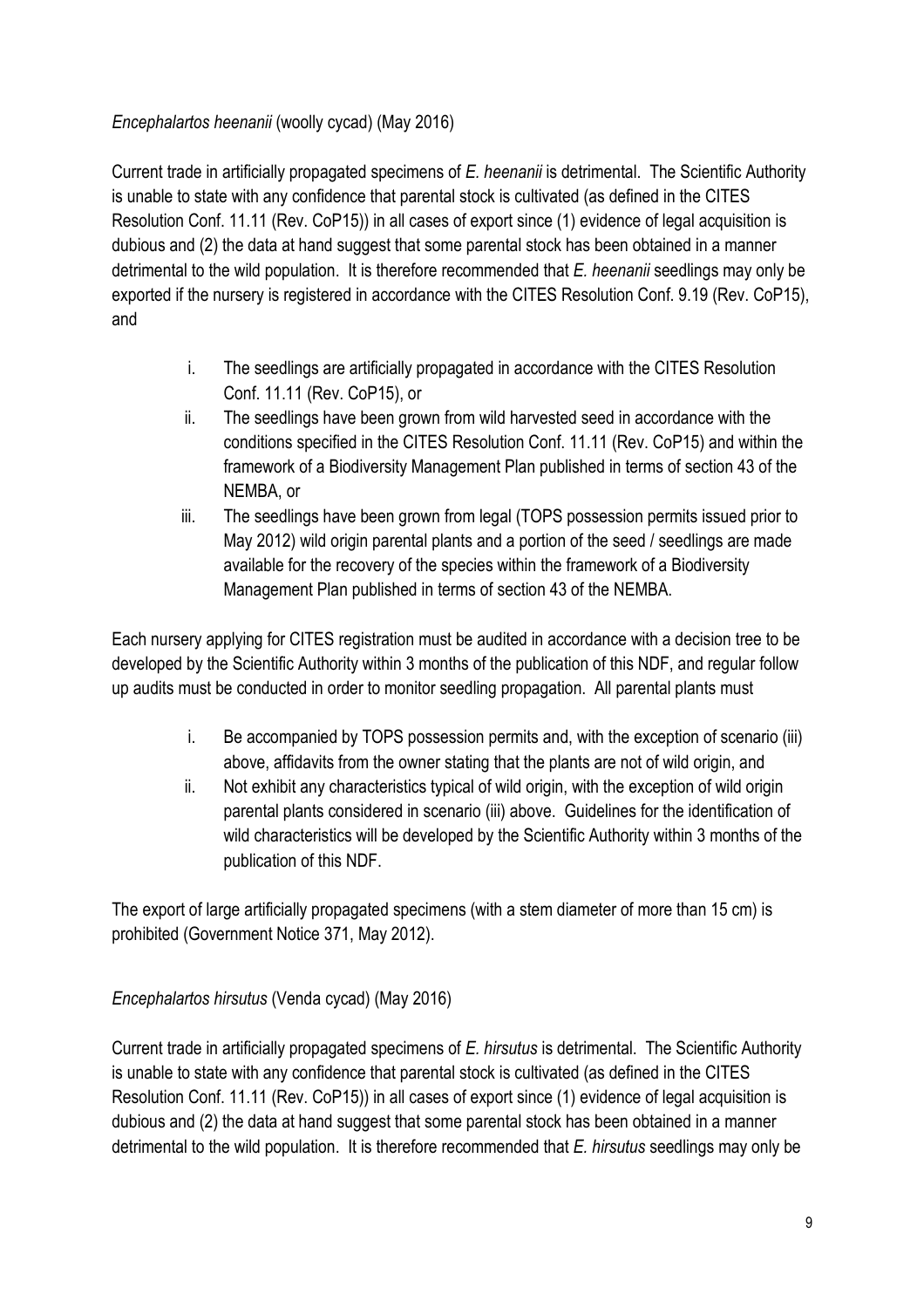exported if the nursery is registered in accordance with the CITES Resolution Conf. 9.19 (Rev. CoP15), and

- i. The seedlings are artificially propagated in accordance with the CITES Resolution Conf. 11.11 (Rev. CoP15), or
- ii. The seedlings have been grown from wild harvested seed in accordance with the conditions specified in the CITES Resolution Conf. 11.11 (Rev. CoP15) and within the framework of a Biodiversity Management Plan published in terms of section 43 of the NEMBA, or
- iii. The seedlings have been grown from legal (TOPS possession permits issued prior to May 2012) wild origin parental plants and a portion of the seed / seedlings are made available for the recovery of the species within the framework of a Biodiversity Management Plan published in terms of section 43 of the NEMBA.

Each nursery applying for CITES registration must be audited in accordance with a decision tree to be developed by the Scientific Authority within 3 months of the publication of this NDF, and regular follow up audits must be conducted in order to monitor seedling propagation. All parental plants must

- i. Be accompanied by TOPS possession permits and, with the exception of scenario (iii) above, affidavits from the owner stating that the plants are not of wild origin, and
- ii. Not exhibit any characteristics typical of wild origin, with the exception of wild origin parental plants considered in scenario (iii) above. Guidelines for the identification of wild characteristics will be developed by the Scientific Authority within 3 months of the publication of this NDF.

The export of large artificially propagated specimens (with a stem diameter of more than 15 cm) is prohibited (Government Notice 371, May 2012).

## Encephalartos inopinus (Lydenburg cycad) (May 2016)

Current trade in artificially propagated specimens of E. inopinus is detrimental. The Scientific Authority is unable to state with any confidence that parental stock is cultivated (as defined in the CITES Resolution Conf. 11.11 (Rev. CoP15)) in all cases of export since (1) evidence of legal acquisition is dubious and (2) the data at hand suggest that some parental stock has been obtained in a manner detrimental to the wild population. It is therefore recommended that  $E$ . inopinus seedlings may only be exported if the nursery is registered in accordance with the CITES Resolution Conf. 9.19 (Rev. CoP15), and

- i. The seedlings are artificially propagated in accordance with the CITES Resolution Conf. 11.11 (Rev. CoP15), or
- ii. The seedlings have been grown from wild harvested seed in accordance with the conditions specified in the CITES Resolution Conf. 11.11 (Rev. CoP15) and within the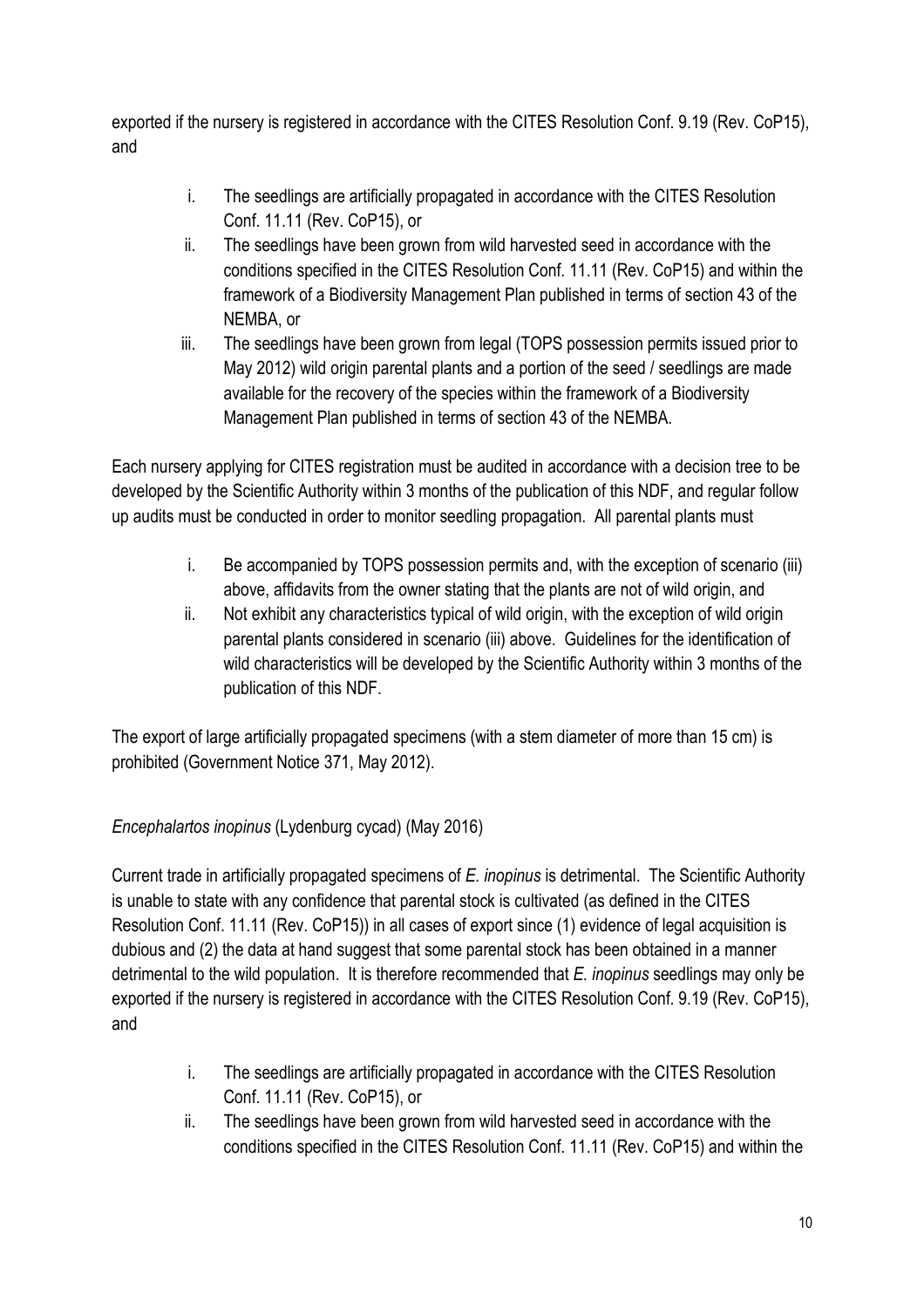framework of a Biodiversity Management Plan published in terms of section 43 of the NEMBA, or

iii. The seedlings have been grown from legal (TOPS possession permits issued prior to May 2012) wild origin parental plants and a portion of the seed / seedlings are made available for the recovery of the species within the framework of a Biodiversity Management Plan published in terms of section 43 of the NEMBA.

Each nursery applying for CITES registration must be audited in accordance with a decision tree to be developed by the Scientific Authority within 3 months of the publication of this NDF, and regular follow up audits must be conducted in order to monitor seedling propagation. All parental plants must

- i. Be accompanied by TOPS possession permits and, with the exception of scenario (iii) above, affidavits from the owner stating that the plants are not of wild origin, and
- ii. Not exhibit any characteristics typical of wild origin, with the exception of wild origin parental plants considered in scenario (iii) above. Guidelines for the identification of wild characteristics will be developed by the Scientific Authority within 3 months of the publication of this NDF.

The export of large artificially propagated specimens (with a stem diameter of more than 15 cm) is prohibited (Government Notice 371, May 2012).

## Encephalartos laevifolius (Kaapsehoop cycad) (May 2016)

Current trade in artificially propagated specimens of E. laevifolius is detrimental. The Scientific Authority is unable to state with any confidence that parental stock is cultivated (as defined in the CITES Resolution Conf. 11.11 (Rev. CoP15)) in all cases of export since (1) evidence of legal acquisition is dubious and (2) the data at hand suggest that some parental stock has been obtained in a manner detrimental to the wild population. It is therefore recommended that E. laevifolius seedlings may only be exported if the nursery is registered in accordance with the CITES Resolution Conf. 9.19 (Rev. CoP15), and

- i. The seedlings are artificially propagated in accordance with the CITES Resolution Conf. 11.11 (Rev. CoP15), or
- ii. The seedlings have been grown from wild harvested seed in accordance with the conditions specified in the CITES Resolution Conf. 11.11 (Rev. CoP15) and within the framework of a Biodiversity Management Plan published in terms of section 43 of the NEMBA.

Each nursery applying for CITES registration must be audited in accordance with a decision tree to be developed by the Scientific Authority within 3 months of the publication of this NDF, and regular follow up audits must be conducted in order to monitor seedling propagation. All parental plants must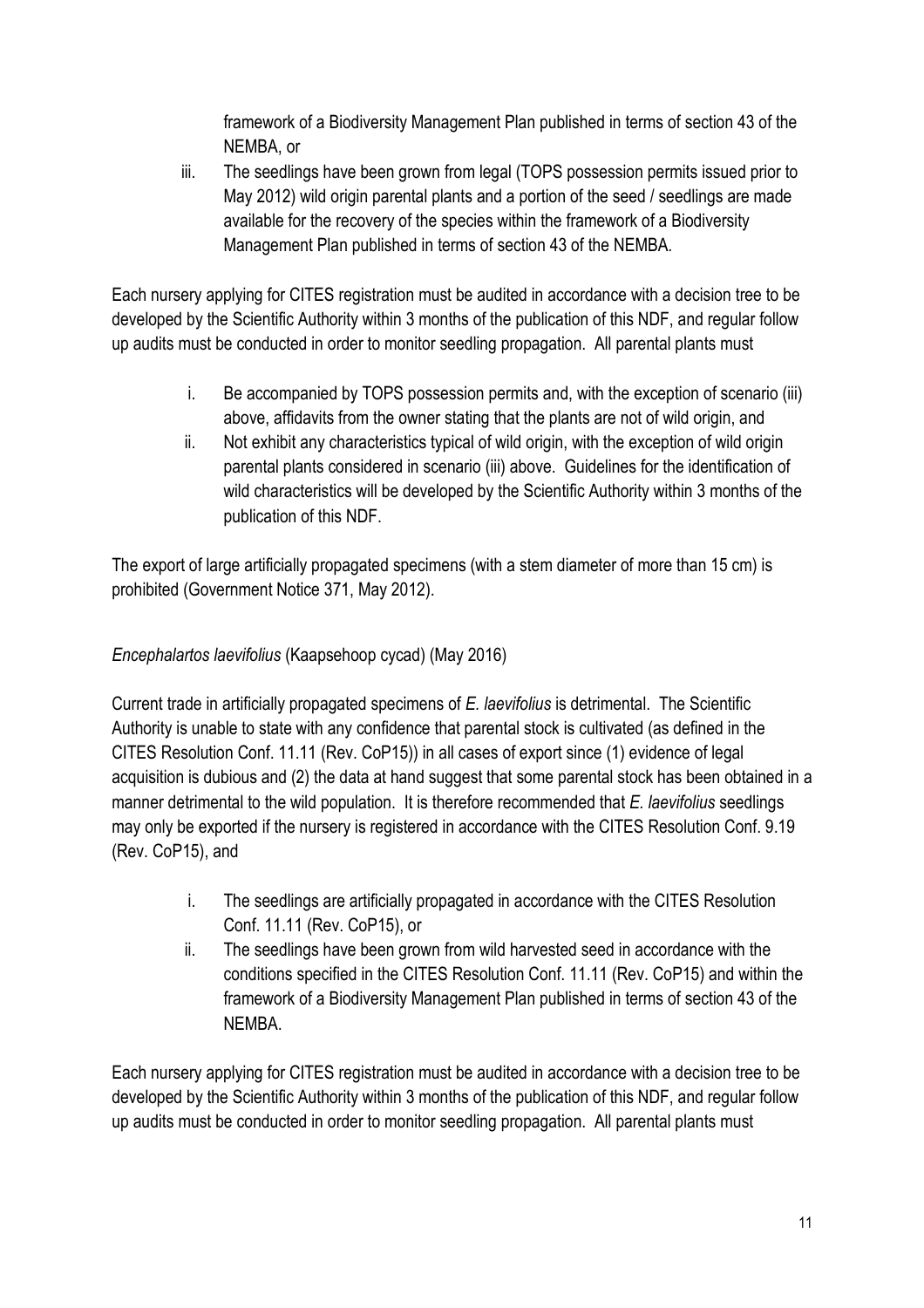- i. Be accompanied by TOPS possession permits and affidavits from the owner stating that the plants are not of wild origin, and
- ii. Not exhibit any characteristics typical of wild origin. Guidelines for the identification of wild characteristics will be developed by the Scientific Authority within 3 months of the publication of this NDF.

The export of large artificially propagated specimens (with a stem diameter of more than 15 cm) is prohibited (Government Notice 371, May 2012).

## Encephalartos latifrons (Albany cycad) (May 2016)

The current trade in artificially propagated specimens of E. latifrons is considered to be detrimental. The Scientific Authority is unable to state with any confidence that parental stock is cultivated (as defined in the CITES Resolution Conf. 11.11 (Rev. CoP15)) in all cases of export since (1) evidence of legal acquisition is dubious and (2) the data at hand suggest that some parental stock has been obtained in a manner detrimental to the wild population. It is therefore recommended that E. latifrons seedlings may only be exported if the nursery is registered in accordance with the CITES Resolution Conf. 9.19 (Rev. CoP15), and

- i. The seedlings are artificially propagated in accordance with the CITES Resolution Conf. 11.11 (Rev. CoP15), or
- ii. The seedlings have been grown from wild harvested seed in accordance with the conditions specified in the CITES Resolution Conf. 11.11 (Rev. CoP15) and within the framework of a Biodiversity Management Plan published in terms of section 43 of the NEMBA.

Each nursery applying for CITES registration must be audited in accordance with a decision tree to be developed by the Scientific Authority within 3 months of the publication of this NDF, and regular follow up audits must be conducted in order to monitor seedling propagation. All parental plants must

- i. Be accompanied by TOPS possession permits and affidavits from the owner stating that the plants are not of wild origin, and
- ii. Not exhibit any characteristics typical of wild origin. Guidelines for the identification of wild characteristics will be developed by the Scientific Authority within 3 months of the publication of this NDF.

The export of large artificially propagated specimens (with a stem diameter of more than 15 cm) is prohibited (Government Notice 371, May 2012).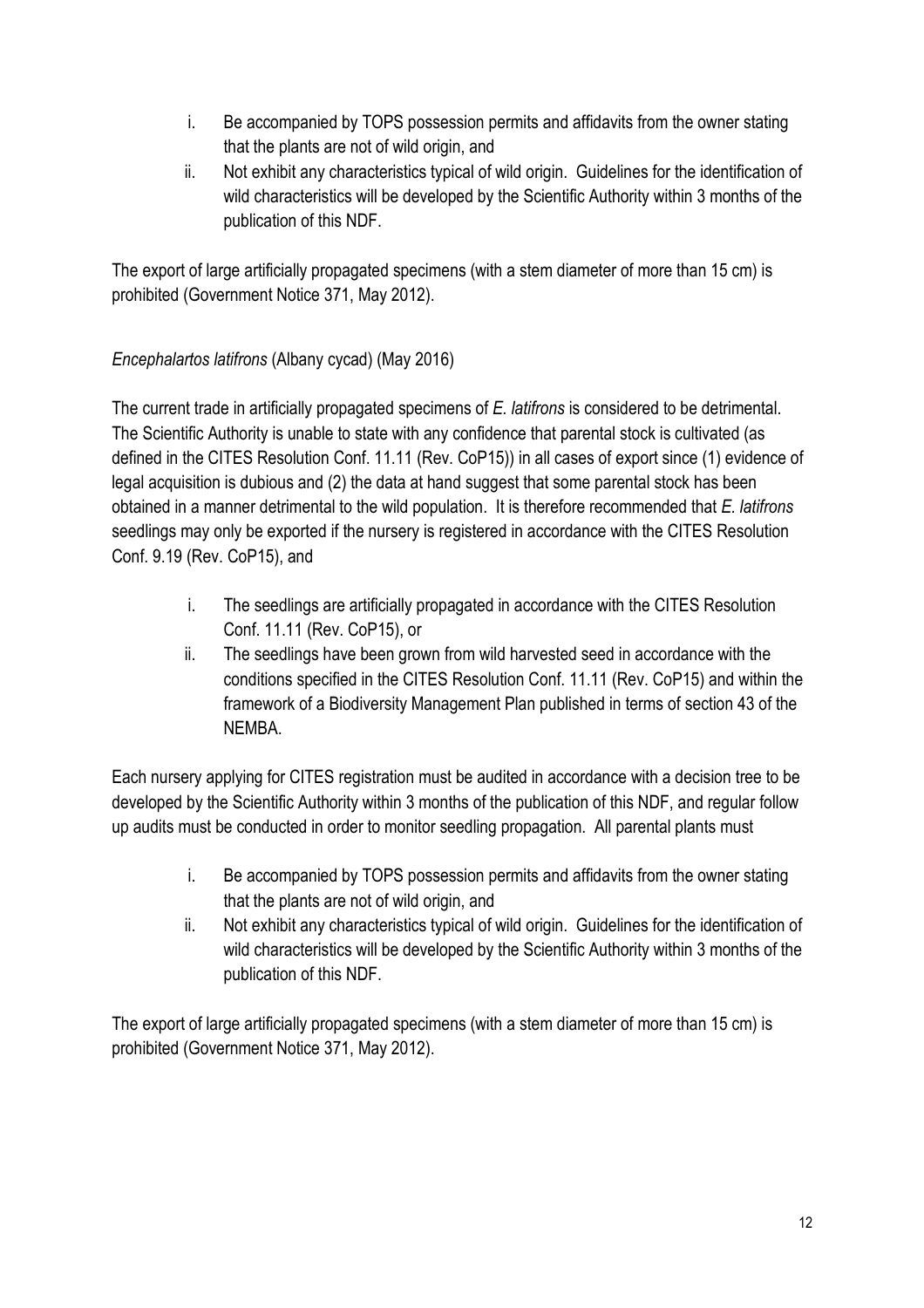## Encephalartos middelburgensis (Middelburg cycad) (May 2016)

Current trade in artificially propagated specimens of E. middelburgensis is detrimental. The Scientific Authority is unable to state with any confidence that parental stock is cultivated (as defined in the CITES Resolution Conf. 11.11 (Rev. CoP15)) in all cases of export since (1) evidence of legal acquisition is dubious and (2) the data at hand suggest that some parental stock has been obtained in a manner detrimental to the wild population. It is therefore recommended that E, middelburgensis seedlings may only be exported if the nursery is registered in accordance with the CITES Resolution Conf. 9.19 (Rev. CoP15), and

- i. The seedlings are artificially propagated in accordance with the CITES Resolution Conf. 11.11 (Rev. CoP15), or
- ii. The seedlings have been grown from wild harvested seed in accordance with the conditions specified in the CITES Resolution Conf. 11.11 (Rev. CoP15) and within the framework of a Biodiversity Management Plan published in terms of section 43 of the NEMBA.

Each nursery applying for CITES registration must be audited in accordance with a decision tree to be developed by the Scientific Authority within 3 months of the publication of this NDF, and regular follow up audits must be conducted in order to monitor seedling propagation. All parental plants must

- i. Be accompanied by TOPS possession permits and affidavits from the owner stating that the plants are not of wild origin, and
- ii. Not exhibit any characteristics typical of wild origin. Guidelines for the identification of wild characteristics will be developed by the Scientific Authority within 3 months of the publication of this NDF.

The export of large artificially propagated specimens (with a stem diameter of more than 15 cm) is prohibited (Government Notice 371, May 2012).

## Encephalartos msinganus (Msinga cycad) (May 2016)

Current trade in artificially propagated specimens of E. msinganus is detrimental. The Scientific Authority is unable to state with any confidence that parental stock is cultivated (as defined in the CITES Resolution Conf. 11.11 (Rev. CoP15)) in all cases of export since (1) evidence of legal acquisition is dubious and (2) the data at hand suggest that some parental stock has been obtained in a manner detrimental to the wild population. It is therefore recommended that E, msinganus seedlings may only be exported if the nursery is registered in accordance with the CITES Resolution Conf. 9.19 (Rev. CoP15), and

> i. The seedlings are artificially propagated in accordance with the CITES Resolution Conf. 11.11 (Rev. CoP15), or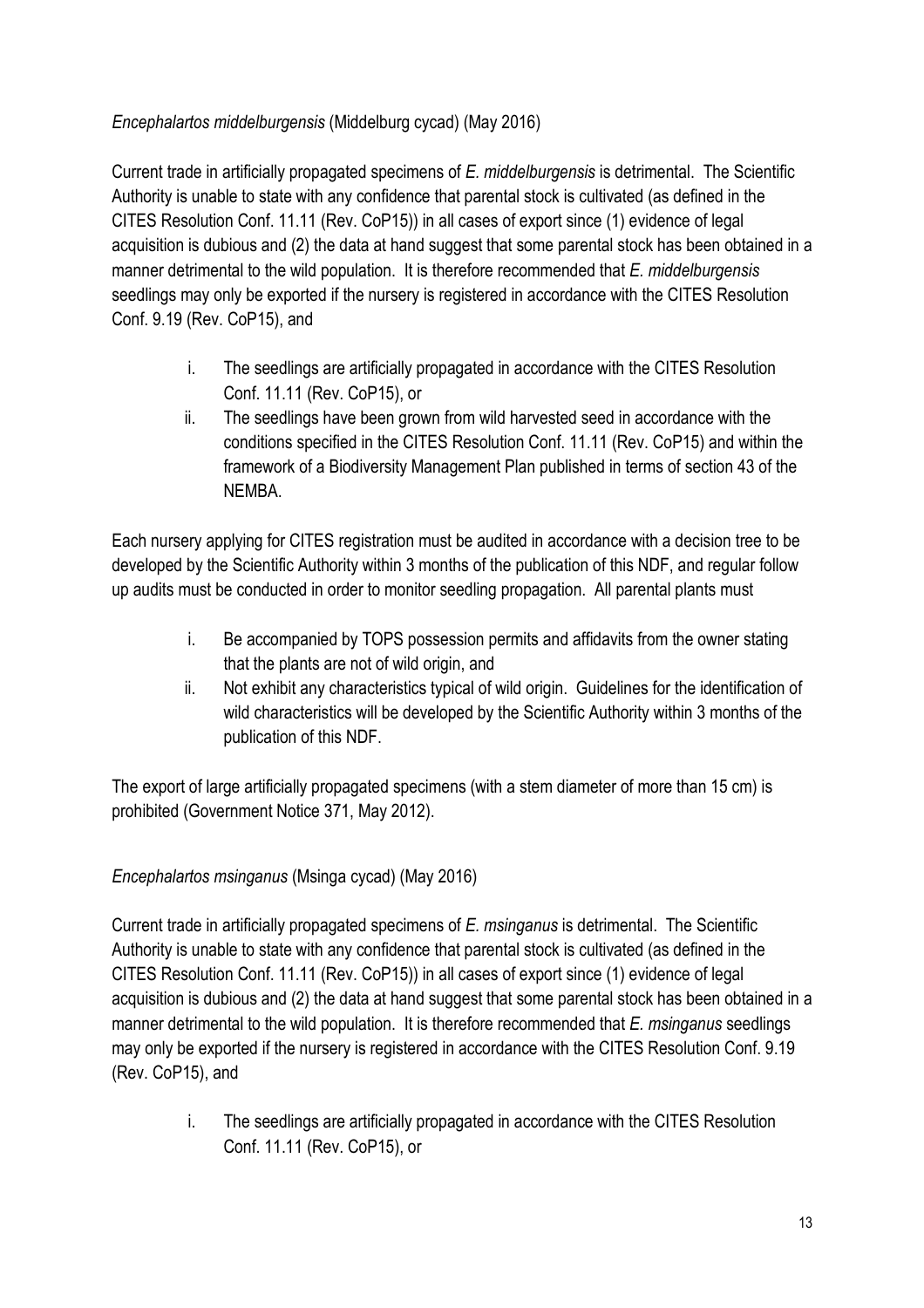ii. The seedlings have been grown from wild harvested seed in accordance with the conditions specified in the CITES Resolution Conf. 11.11 (Rev. CoP15) and within the framework of a Biodiversity Management Plan published in terms of section 43 of the NEMBA.

Each nursery applying for CITES registration must be audited in accordance with a decision tree to be developed by the Scientific Authority within 3 months of the publication of this NDF, and regular follow up audits must be conducted in order to monitor seedling propagation. All parental plants must

- i. Be accompanied by TOPS possession permits and affidavits from the owner stating that the plants are not of wild origin, and
- ii. Not exhibit any characteristics typical of wild origin. Guidelines for the identification of wild characteristics will be developed by the Scientific Authority within 3 months of the publication of this NDF.

The export of large artificially propagated specimens (with a stem diameter of more than 15 cm) is prohibited (Government Notice 371, May 2012).

## Hippopotamus amphibius (hippopotamus) (May 2016)

International trade poses a low risk to this species in South Africa. The species is well managed and the Scientific Authority does not have any current concerns relating to the harvest of the species.

## Panthera leo (African lion) (September 2017)

Legal local and international trade poses a low to moderate, but non-detrimental risk to the species in South Africa. The species is well managed and the Scientific Authority does not have any current concerns relating to the export of wild lion in accordance with Article IV of CITES. It is recommended that hunting of lion from reserves smaller than 1000 km<sup>2</sup> be permitted only when in accordance with a meta-population management approach, and that guidelines be developed in this regard.

The Scientific Authority does not consider the export of captive-bred lion trophies or captive-bred live lion for zoological or breeding purposes to be detrimental to the wild lion population in South Africa. At present there is no evidence to suggest that the lion bone trade between South Africa and East-Southeast Asia is detrimental to South Africa's wild lion population. In accordance with the annotation to the Appendix II listing of the African lion that was adopted at the 17<sup>th</sup> Conference of the Parties to CITES, a quota for the export of skeletons derived from captive breeding operations must be established and revised on an annual basis to ensure sustainability, and measures must be implemented to prevent any detrimental impact to wild lion populations.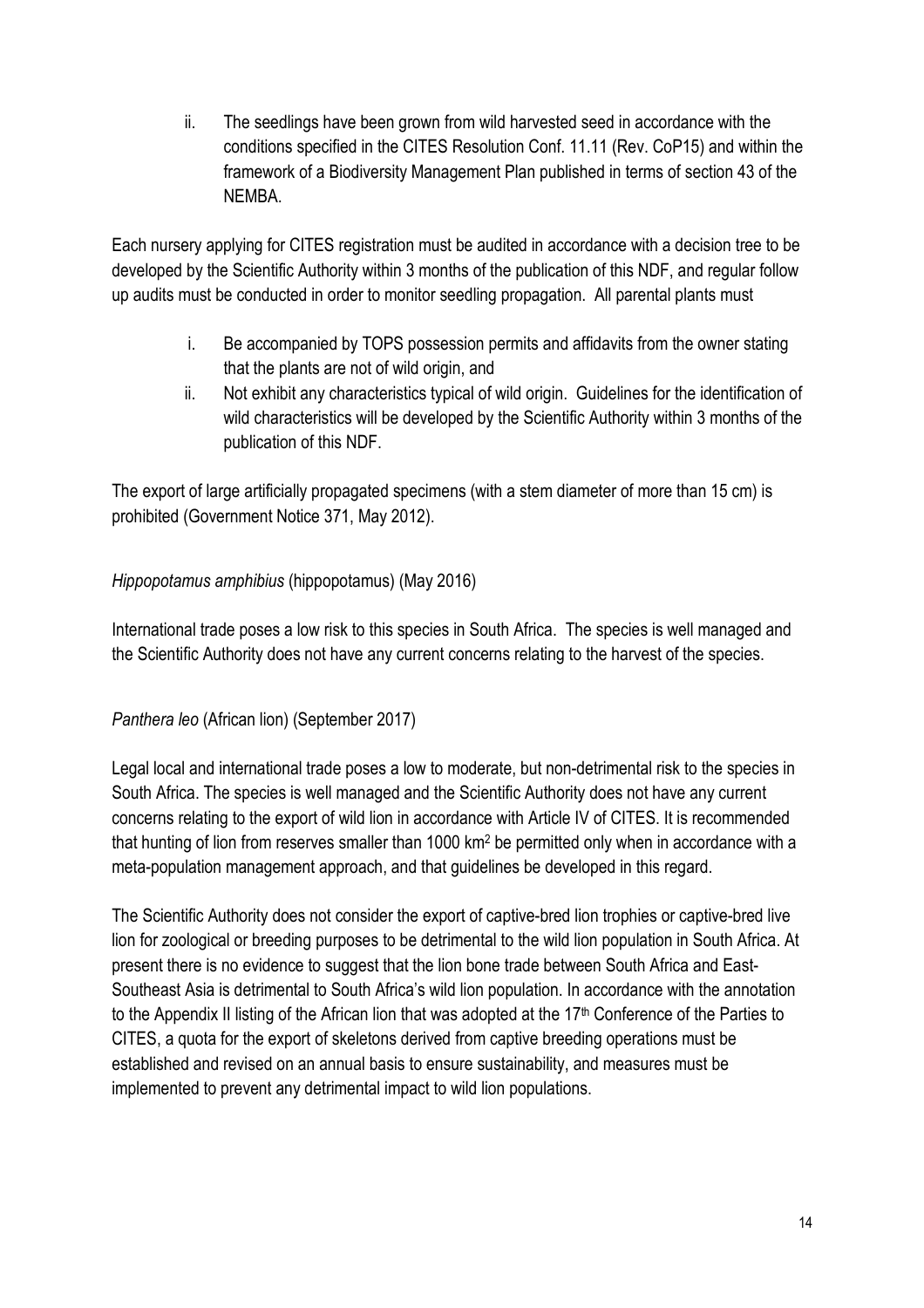#### B. NDFs published for public input

#### Aloe plicatilis (=Kumara plicatilis) (fan aloe) (May 2015)

Excepting for large plants (with stems greater than 1 m tall), the demand for A. plicatilis is largely met by plants propagated in nurseries from seed or through tissue culture and there is no evidence to suggest that current international trade is detrimental to the species. As such, the export of artificially propagated specimens may continue. Under the current management regime export of wild-sourced specimens would place the wild population of A. plicatilis at a moderate to high risk of overharvesting and render trade detrimental. Available data suggest that there are however methods that could be employed to ensure sustainable harvest, but the management system for the species must be improved before wild harvest can be considered. Any wild harvest must be conducted in accordance with a harvest plan that specifies restrictions to prevent overuse, and this must be accompanied by monitoring, improved access control to wild populations and a dedicated permitting system.

#### Damaliscus pygargus pygargus (bontebok) (May 2015)

Legal local and international trade in live animals and the export of hunting trophies at present poses a moderate risk to the survival of this subspecies in South Africa, which can neither be deemed detrimental nor non-detrimental. This moderate risk however is mostly due to a lack of management and monitoring of bontebok off-takes. With the development and effective implementation of a Biodiversity Management Plan (BMP) in terms of section 43 of the NEMBA to improve both management and monitoring, trade will be non-detrimental. It is recommended that the BMP includes a meta-population management plan and addresses the following:

- 1. The long term monitoring of harvest in the form of translocation and trophy hunting,
- 2. Guidelines for the management and regulation of harvest,
- 3. Incentives to increase habitat conservation benefits from the harvest of bontebok, especially within the natural and extended natural distribution range.

#### Equus zebra zebra (Cape mountain zebra) (May 2015)

Legal local and international trade in live animals and the export of hunting trophies at present poses a moderate to high risk to the survival of this subspecies in South Africa. This however is mostly due to a lack of meta-population management and low conservation incentives derived from the harvest of Cape mountain zebra. If a small hunting quota was to be introduced, it will likely increase the economic value of the Cape mountain zebra, which is anticipated to generate species and habitat conservation incentives. If the Cape mountain zebra had a higher economic value, there would be more of an incentive to conserve the subspecies and limit the introduction of alternative high-value extra-limital species that can lead to habitat deterioration. More landowners investing in the subspecies will increase its abundance and improve its conservation status within its natural distribution range. It is however important that the quota be based on sound ecological principles, and that its impact on numbers and the overall heterozygosity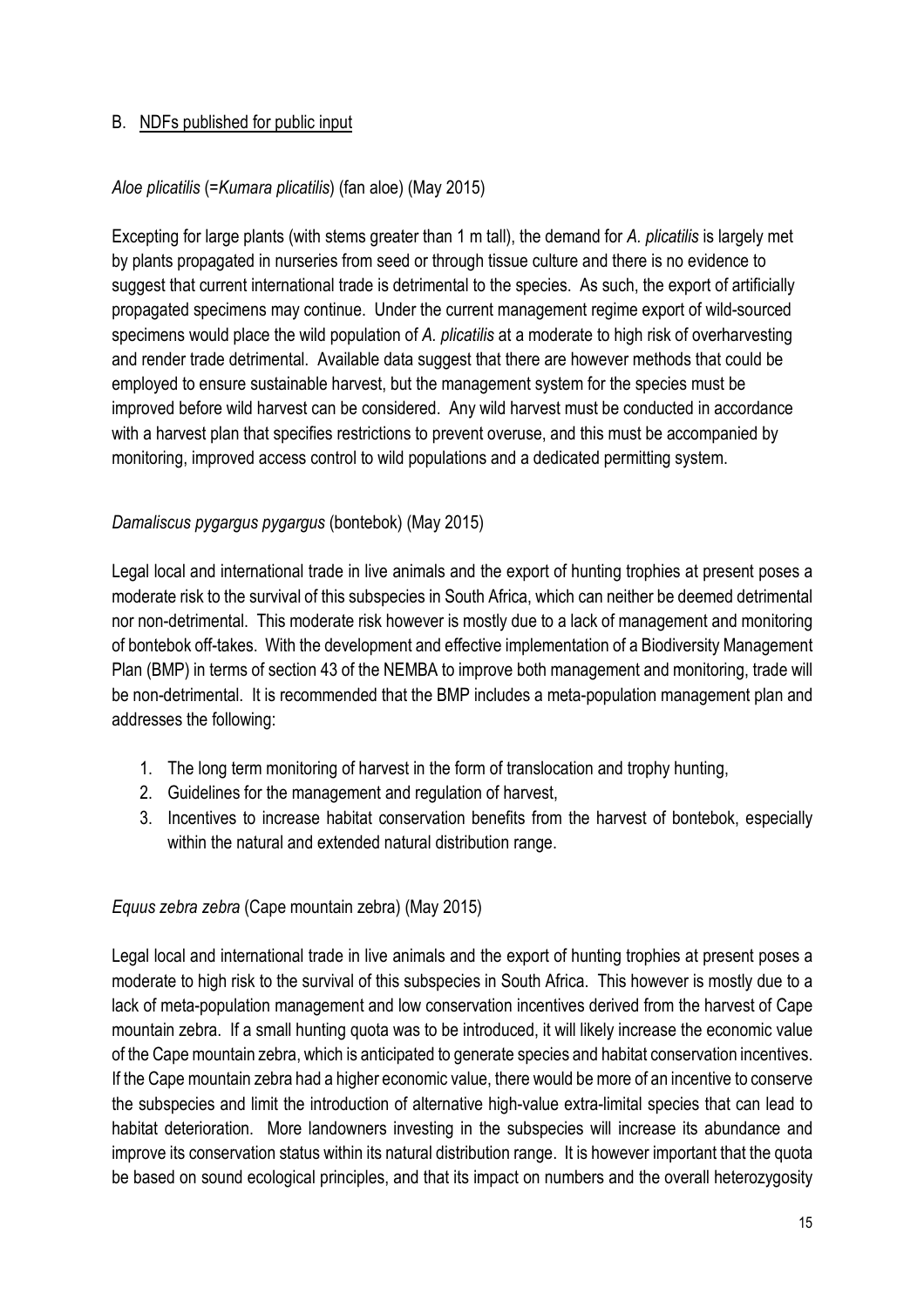of the population be monitored. The development and effective implementation of a Biodiversity Management Plan (BMP) will further improve the management and monitoring of the Cape mountain zebra. If a small quota and a BMP are introduced in parallel it will lead to a non-detriment finding for this subspecies. The following is thus recommended

- 1. A small cautious hunting quota must be determined through a population viability analysis that considers genetic diversity within the population. The implementation of the quota must be monitored through a research project.
- 2. A Biodiversity management Plan must be developed and implemented to improve the metapopulation management of the Cape mountain zebra.

Upon implementation of recommendations 1 and 2 above, the export of hunting trophies can be allowed.

## Panthera pardus (leopard) (May 2015)

Legal local and international trade in live animals and the export of hunting trophies at present poses a high risk to the survival of this species in South Africa. This is mostly due to poor management of harvest practices and a lack of reliable monitoring of leopard populations. National norms and standards (section 9 of the National Environmental Management: Biodiversity Act 10 of 2004 (NEMBA)) are required to address current shortcomings in the management of leopard trophy hunting and putative DCAs. Similarly, monitoring frameworks that reliably track leopard population trends should be implemented by all provinces. This will facilitate adaptive management of the harvest of the species, as well as provide insight on the effects of the illegal off-take of leopards.

## C. NDFs submitted to the Minister for publication for public input

#### Aloe ferox (bitter aloe) (August 2018)

The harvest and international trade in A. ferox is non-detrimental and poses a low to moderate risk to the population in the wild. Since the national population trend is largely unknown, especially in relation to harvesting impacts, a scientifically robust resource assessment is required to assess the size of the resource base and to inform a programme for the monitoring of A. ferox subpopulations at key sites. This monitoring programme should form part of the BMP that is in the development process. The BMP should also seek to standardize as far as possible management and control measures for the species across both the Eastern and Western Cape Provinces. The management of A. ferox in the Eastern Cape in particular, could be improved.

#### Ceratotherium simum simum (southern white rhinoceros) (July 2018)

Legal international trade in live animals to appropriate and acceptable destinations and the export of hunting trophies poses a low risk to the survival of this species in South Africa and should be allowed to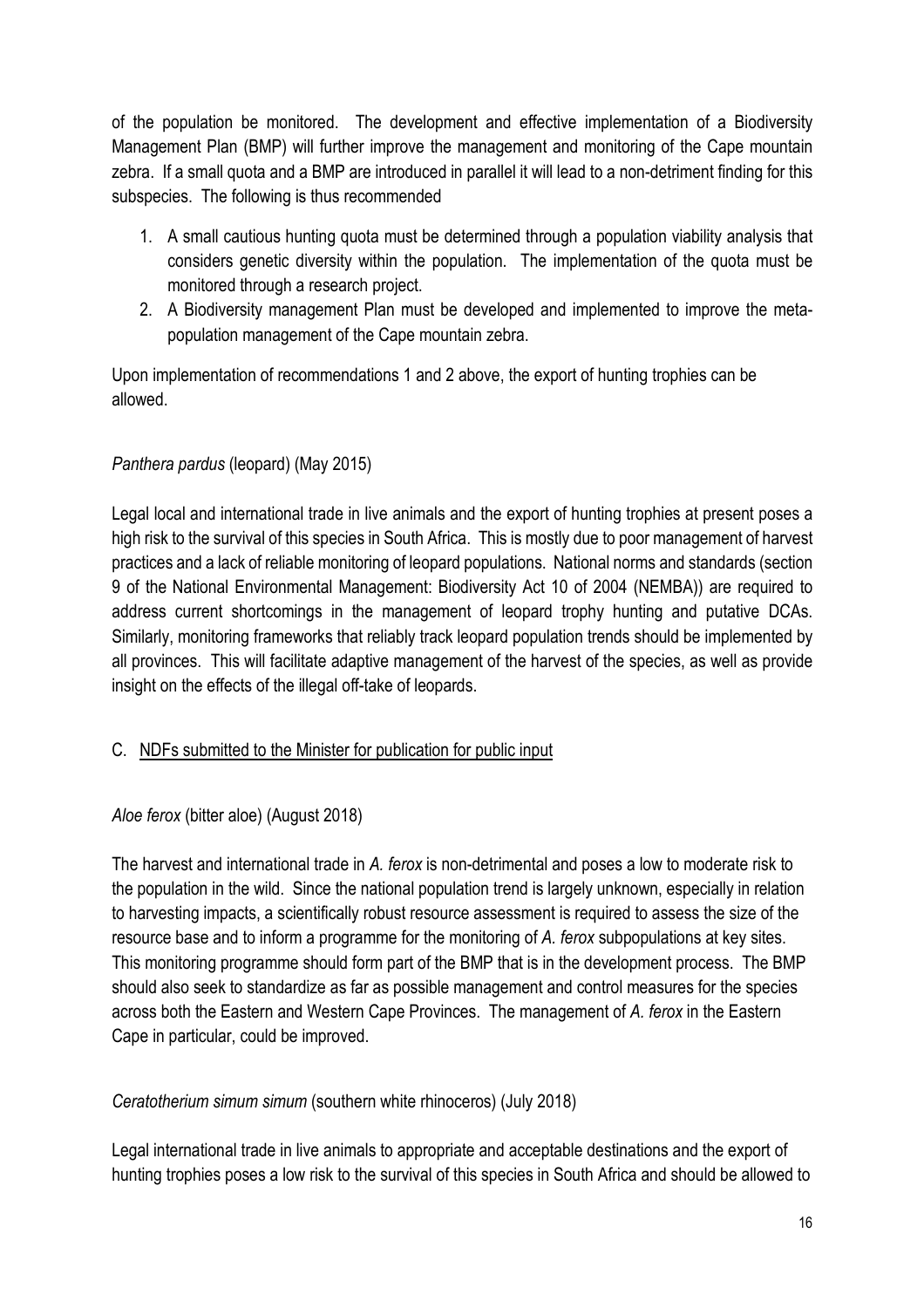continue. In fact, legal hunting of white rhinoceros incentivizes the conservation and protection of the species in South Africa, and legal and illegal harvests combined are currently still within sustainable levels. It is however highly unlikely that current investment from government, external donors and private rhinoceros owners in the protection of this species can be sustained in the long term, and it is recommended that a legal trade in rhinoceros horn as an alternative source of funds be explored. The export, for primarily non-commercial purposes, of rhinoceros horn that has been legally sourced, either through natural mortalities and/or horn harvest from wild populations, or from captive breeding facilities, will not be detrimental to the survival of the species in the wild provided that (1) the income derived from these exports contributes directly to the conservation of wild rhinoceros populations and (2) the captive breeding facilities meet the Scientific Authority's approved criteria for the captive breeding of white rhinoceros. Ceratotherium simum simum does not meet the biological criteria for inclusion in Appendix I of CITES and a proposal to effect a straight Appendix II listing (i.e. without an annotation) can be considered. The registration of captive breeding facilities in accordance with CITES Resolution Conf. 12.10 (Rev. CoP15) in order to allow for the commercial trade in rhinoceros horn can also be considered.

#### Diceros bicornis (black rhinoceros) (July 2018)

Current exports of live animals and hunting trophies pose a low risk to the survival of D. bicornis in South Africa and should be allowed to continue. Currently legal and illegal harvests combined are still within sustainable levels. Periodic international exports of live animals for the purposes of establishing new populations generate a conservation benefit through ensuring rapid growth in numbers and expansion of the species' range, while at the same time generating conservation revenue and preventing overstocking in established populations. Legal hunting of black rhinoceros is beneficial to the conservation and protection of the species in South Africa, though the current low levels of trophy offtakes do not sufficiently incentivize the conservation of the species or its habitat. As there are surplus males that could be hunted, over and above the 3 – 4 trophy bulls hunted per year, the CITES export quota of five hunting trophies from adult males could be increased. Due to the Endangered status of the species in South Africa and the difficulties of regularly dehorning black rhinoceros, the export of black rhinoceros horn for primarily non-commercial purposes is not recommended at this stage.

#### D. NDFs to be submitted to the Minister for publication for public input

#### Acinonyx jubatus (cheetah) (December 2015)

Any international or local trade in wild specimens poses a high risk to this species in South Africa. The Scientific Authority is unable to state with any confidence that the export of wild specimens of Acinonyx jubatus from South Africa will not have a detrimental impact on the wild population and therefore recommends a zero export quota for wild-sourced specimens. A quota for hunting trophies should only be considered once there is: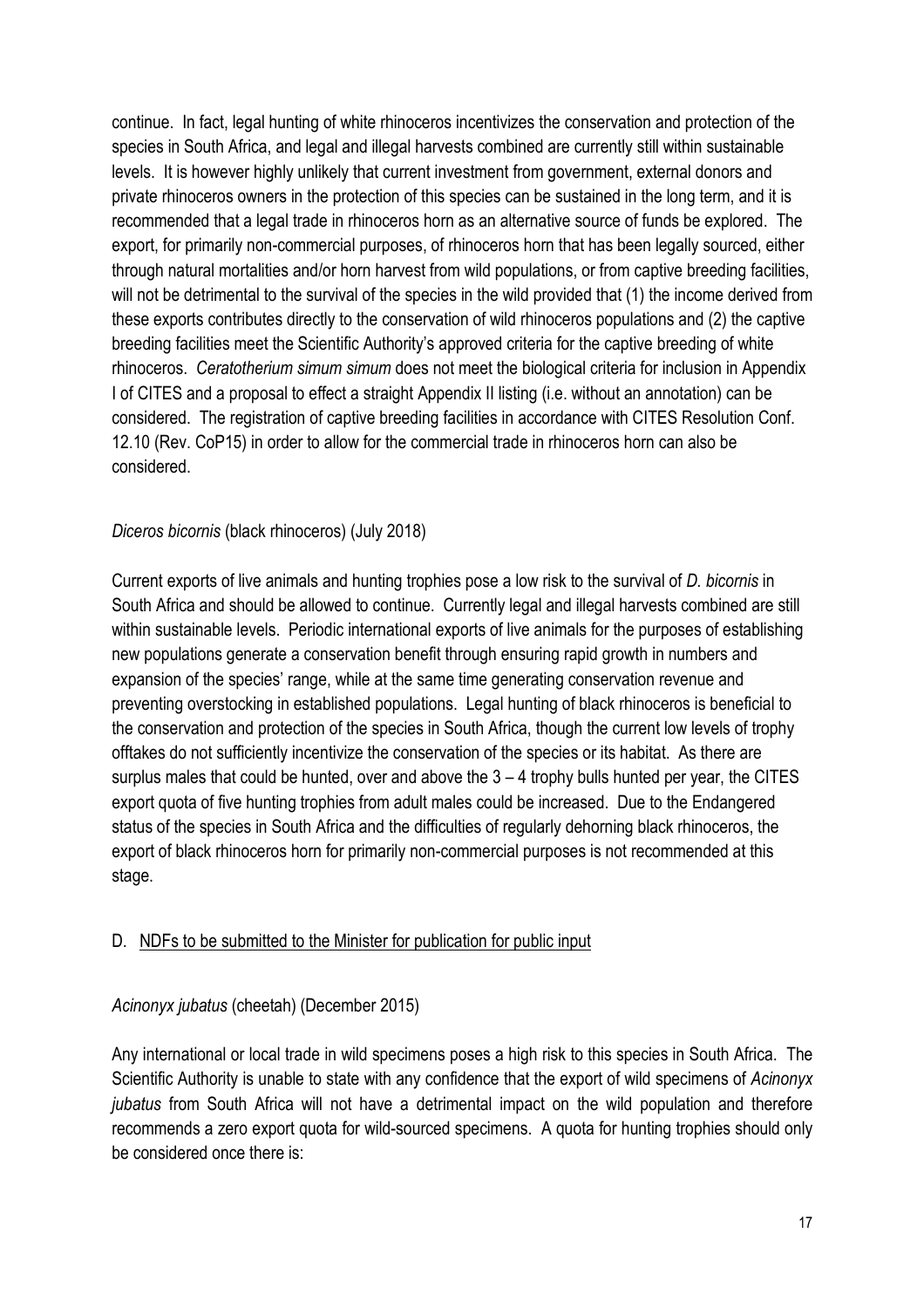- i) an improved understanding of cheetah abundance and trends in the national population;
- ii) an improved understanding of the threats to cheetah populations in South Africa;
- iii) an improved understanding of illegal off-takes, including the illegal control of damage causing animals and the illegal harvest of live cheetahs to supply the captive trade;
- iv) an improved understanding of the conservation benefits of trophy hunting; and
- v) an improved system for monitoring the legal harvest of cheetah (hunting and DCA removal).

The Scientific Authority is furthermore unable to state with any confidence that the export of captive-bred specimens of A. jubatus from South Africa will not have a detrimental impact on the wild population. It is therefore recommended that the following measures be introduced to improve the management of captive-bred cheetahs and to ensure that no wild specimens are traded as "captive-bred".

- i) All captive-bred cheetah must be recorded in a studbook that keeps records of dates of births and deaths, translocations and sales (with blood or tissue samples taken from dead animals for DNA fingerprinting);
- ii) all cheetah in captivity must be individually identifiable through identification photographs and micro-chips and DNA fingerprints;
- iii) all specimens to be exported internationally must first be verified as offspring of captive-bred parents through DNA analyses;
- iv) any facility exporting internationally must be registered with the Management Authority in compliance with the TOPS and CITES regulations; and
- v) criteria for registered cheetah breeding facilities must be developed within 3 months of the publication of this NDF.

Once the Management Authority has confirmed that these measures are in place, trade can be allowed from those facilities meeting all requirements.

#### Loxodonta africana (African elephant) (December 2015)

Local and international trade in elephant poses a low and non-detrimental risk for the species in South Africa. The species is well managed in South Africa and the Scientific Authority does not have any current concerns relating to the export of elephants in accordance with Article IV of CITES. The growing market for the trophy hunting of large-tusked bulls could however decrease the average tusk size of elephants within South Africa and potentially result in a loss of genetic diversity. Over exploitation of older bulls may socially disrupt elephant populations. Furthermore, the hunting of females has behavioural consequences not only for the individual's offspring but for the entire family unit. It is therefore recommended that guidelines for the trophy hunting of elephants be developed.

The current offtake of bulls as DCAs from the GMTFCA elephant population exceeds the 10 trophy bulls that can be harvested sustainably per annum for the entire population (inclusive of Botswana and Zimbabwe). It is therefore recommended that DCA or hunting trophy removals from this population in South Africa be reduced to no more than 5 bulls per annum, while the offtake from the entire GMTFCA elephant population must be addressed.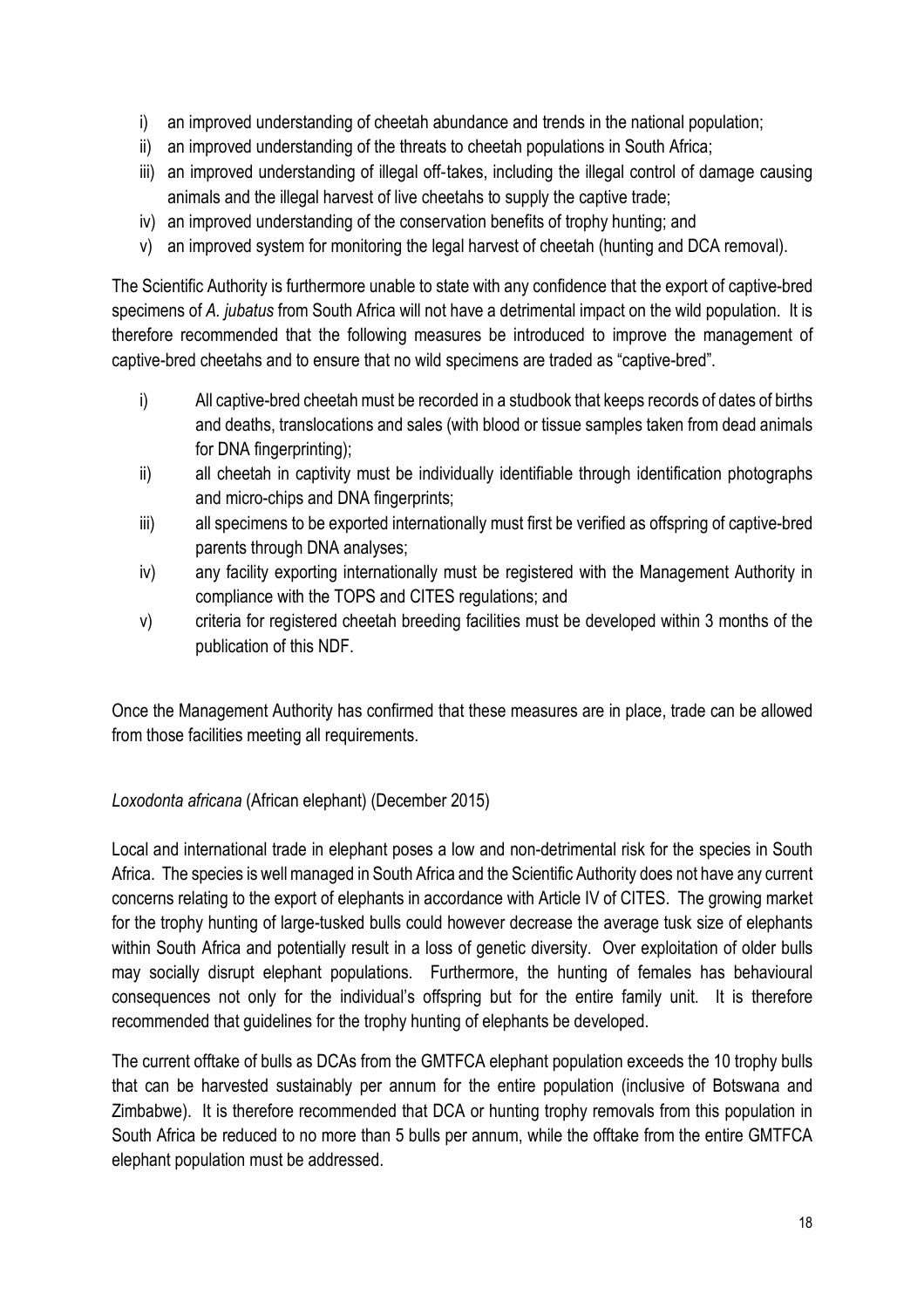The Scientific Authority is cognizant of the increased poaching of elephant and the illegal trade in ivory in other parts of Africa and will review this NDF assessment should the number of poaching incidents in South Africa increase.

#### Philantomba monticola (blue duiker) (February 2017)

Legal local and international trade in live animals and the export of hunting trophies at present poses a moderate to high risk to the survival of this species in South Africa and is detrimental to the species in the wild. This outcome is mostly due to a lack of monitoring of blue duiker populations and off-takes. With improved monitoring of blue duiker populations in key protected areas and sound monitoring protocols with agreed thresholds to guide adaptive harvest management in all areas where blue duiker are hunted, trade will be non-detrimental.

The following is thus recommended:

- 1. Monitoring of blue duiker populations within key protected areas are improved to better understand population trends and the effectiveness of protection for blue duiker within protected areas.
- 2. Exports of specimens originating from the Kowie-Kariega Conservancy in the Eastern Cape may continue after a monitoring protocol with agreed thresholds to guide adaptive harvest management and ensure sustainable offtakes is approved by the Scientific Authority.
- 3. All other exports of blue duiker should cease.
	- a. Exports of specimens originating from other potential hunting areas within the blue duiker distribution range will be considered after an adaptive harvest management model is approved by the Scientific Authority for implementation within a conservancy framework.

## Poicephalus fuscicollis suahelicus (grey-headed parrot) (December 2015)

Any international and/or local trade in wild specimens poses a high risk to this subspecies in South Africa. The Scientific Authority is unable to state with any confidence that the trade in P. fuscicollis suahelicus from South Africa will not have a detrimental impact on the wild population in South Africa. The Scientific Authority is therefore unable to issue a positive NDF for P. fuscicollis suahelicus at this time and trade must therefore be confined to captive-bred specimens. As chicks of many parrot species look alike, identifying grey-headed parrot chicks would be very difficult for law enforcers. As such only captive-bred birds once fledged with juvenile plumage or older can be traded.

Since the extent of illegal trading in this subspecies is high, it is recommended that measures be taken to ensure that no wild specimens are traded as "captive-bred"; specifically all specimens for export must be verified as offspring of captive birds through DNA analyses.

The following is recommended to improve the management of captive-bred grey-headed parrots:

i) Captive-bred birds must be recorded in the Pan African Association of Zoos and Aquaria Stud Book;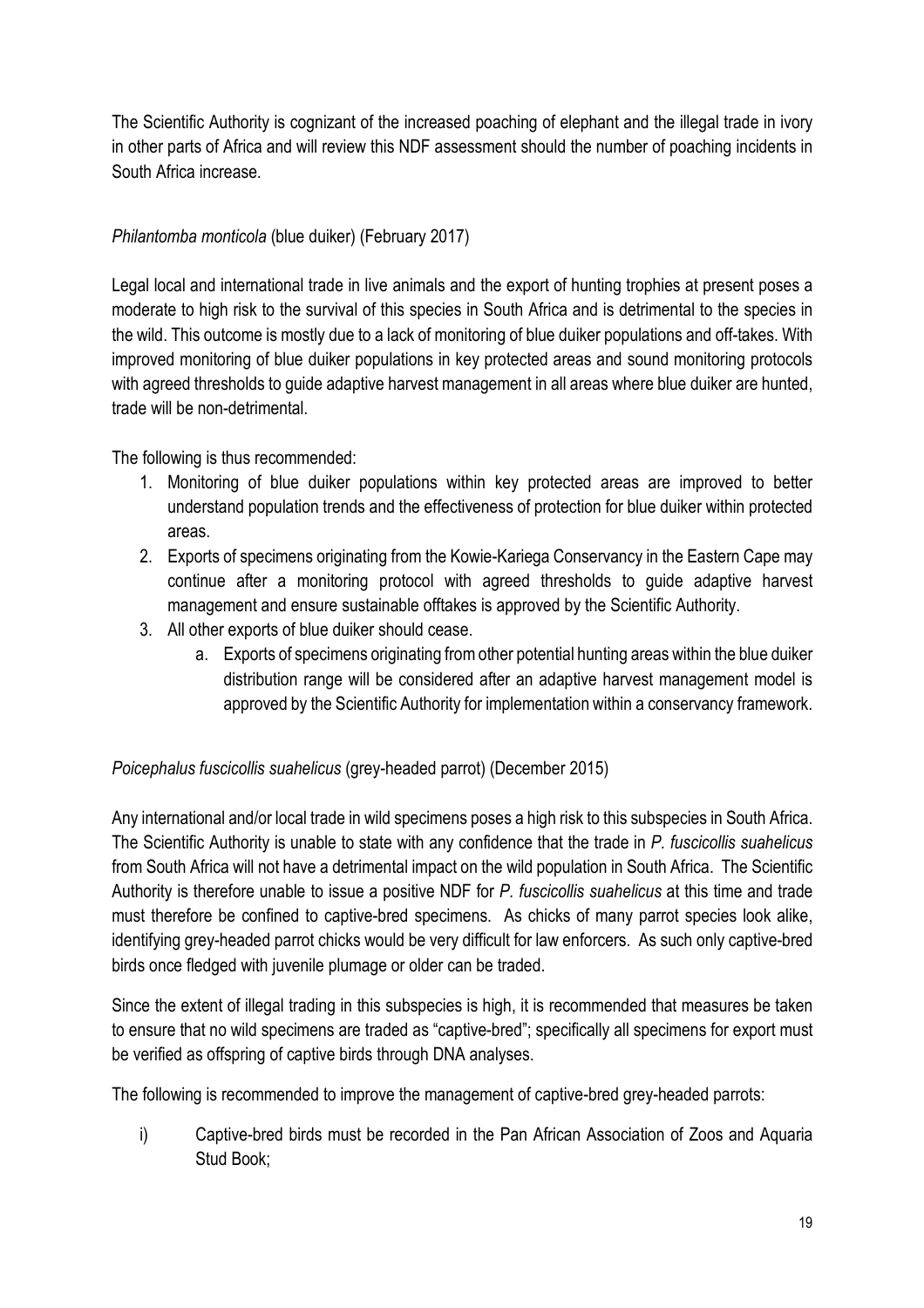- ii) Captive-bred birds must be marked with closed rings and/or micro-chipped, and DNA fingerprinted;
- iii) all breeders must keep records of breeding and mortality (dates of births and deaths, with blood samples taken from dead birds for DNA fingerprinting);
- iv) all breeders exporting grey-headed parrots internationally must be registered with the Management Authority in compliance with the TOPS and CITES regulations.

A decision tree or inspection checklist to assist Environmental Management Inspectors with verifying specimens as "captive-bred" in accordance with CITES provisions must be developed by the Scientific Authority within 3 months of publication of this NDF.

## Poicephalus robustus (Cape parrot) (December 2015)

Any international and local trade in wild specimens poses a high risk to this species. The Scientific Authority is unable to state with any confidence that the trade in P. robustus from South Africa will not have a detrimental impact on the wild population. The Scientific Authority is therefore unable to issue a positive NDF for P. robustus at this time and trade must therefore be confined to captive-bred specimens. As chicks of many parrot species look alike, identifying Cape parrot chicks would be very difficult for law enforcers. As such only captive-bred birds once fledged with juvenile plumage or older can be traded.

Since the extent of illegal trading in this species is unknown, it is recommended that measures be taken to ensure that no wild specimens are traded as "captive-bred"; specifically all specimens for export must be verified as offspring of captive birds through DNA analyses. All shipments of grey-headed parrots must also be checked carefully by inspectors to ensure that they do not include any Cape parrots. The South African National Biodiversity Institute (SANBI) has developed an identification guide for this purpose.

The following is recommended to improve the management of captive-bred Cape parrots:

- i) captive-bred birds must be recorded in the Pan African Association of Zoos and Aquaria Stud Book;
- ii) captive-bred birds must be marked with closed rings and/or micro-chipped, and DNA fingerprinted;
- iii) breeders must keep records of breeding and mortality (dates of births and deaths, with blood samples taken from dead birds for DNA fingerprinting);
- iv) all breeders exporting Cape parrots internationally must be registered with the Management Authority in compliance with the TOPS and CITES regulations.

A decision tree or inspection checklist to assist Environmental Management Inspectors with verifying specimens as "captive-bred" in accordance with CITES provisions must be developed by the Scientific Authority within 3 months of publication of this NDF.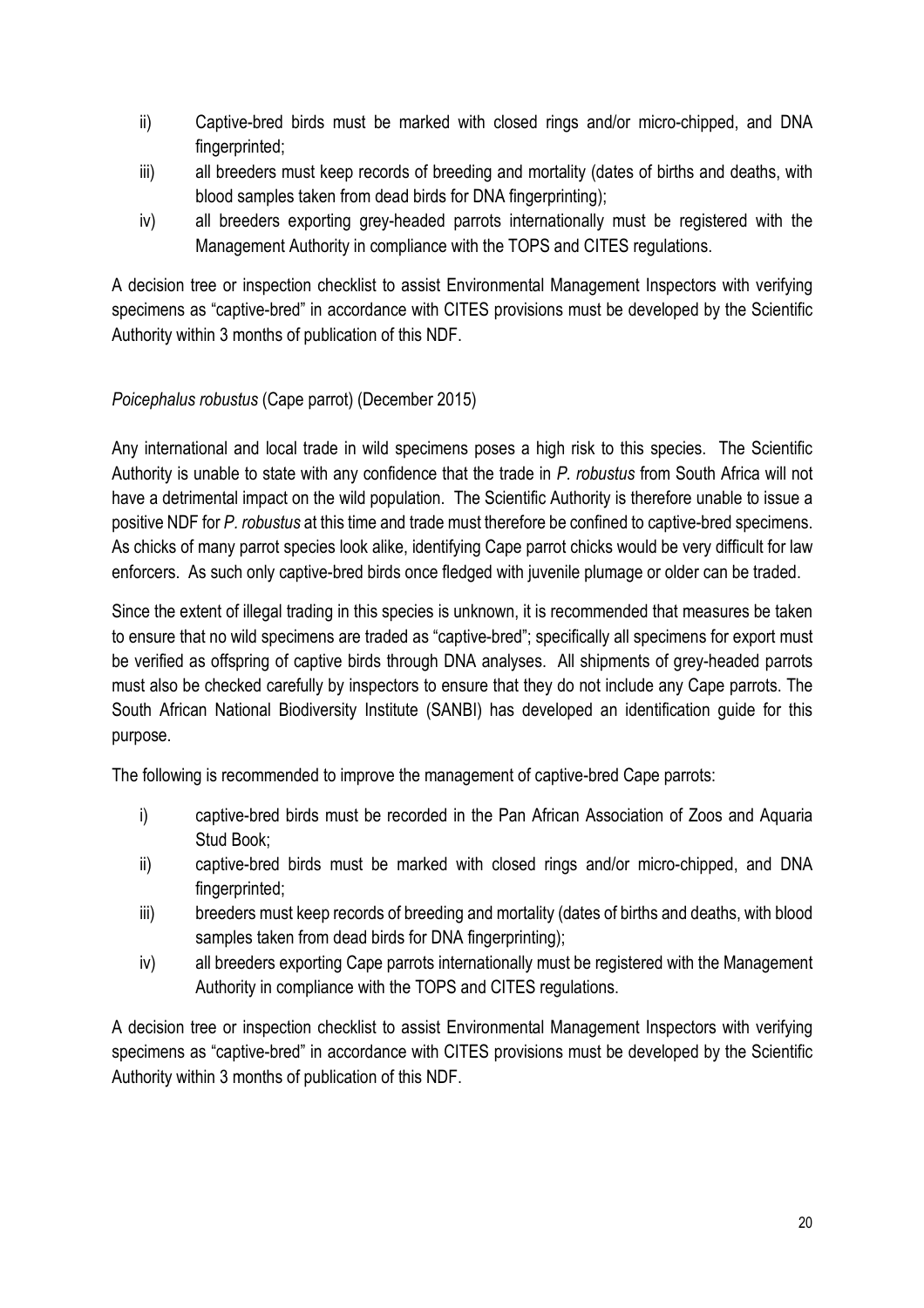#### Smaug giganteus (sungazer) (December 2015)

Any international or local trade in wild specimens poses a high risk to this species in South Africa and is detrimental to the wild population. The Scientific Authority is therefore unable to issue a positive NDF for S. giganteus at this time and wild specimens of the species may not be exported (except for research or conservation purposes). Due to the uncertainty concerning the captive breeding of this species, exports of captive-bred specimens must not be allowed until scientific evidence for the successful breeding of S. giganteus in captivity is provided to the Scientific Authority for evaluation.

#### Spheniscus demersus (African penguin) (October 2015)

International or local trade in wild specimens would pose a moderate risk to this species in South Africa. However, this finding pertains only to those wild specimens that are taken into captivity for rehabilitation purposes and are subsequently deemed unfit for release back into the wild. Considering the poor conservation status of the African penguin, trade in healthy wild specimens would have a detrimental impact on the wild population. It is therefore recommended that exports of S. demersus be confined to captive-bred specimens and rehabilitated wild specimens that have been deemed unfit for release into the wild. All specimens exported must be registered in the African penguin studbook and marked with closed rings and/or micro-chipped. It is further recommended that national guidelines for the release of rehabilitated penguins must be developed within 3 months of the publication of this NDF.

#### 2. Plant NDFs currently underway

Encephalartos altensteinii Encephalartos arenarius Encephalartos brevifoliolatus Encephalartos caffer Encephalartos cycadifolius Encephalartos eugene-maraisii Encephalartos ferox Encephalartos friderici-guilielmi Encephalartos ghellinckii Encephalartos horridus Encephalartos humilis Encephalartos lanatus Encephalartos lebomboensis Encephalartos lehmannii Encephalartos longifolius Encephalartos natalensis Encephalartos ngoyanus Encephalartos nubimontanus Encephalartos paucidentatus